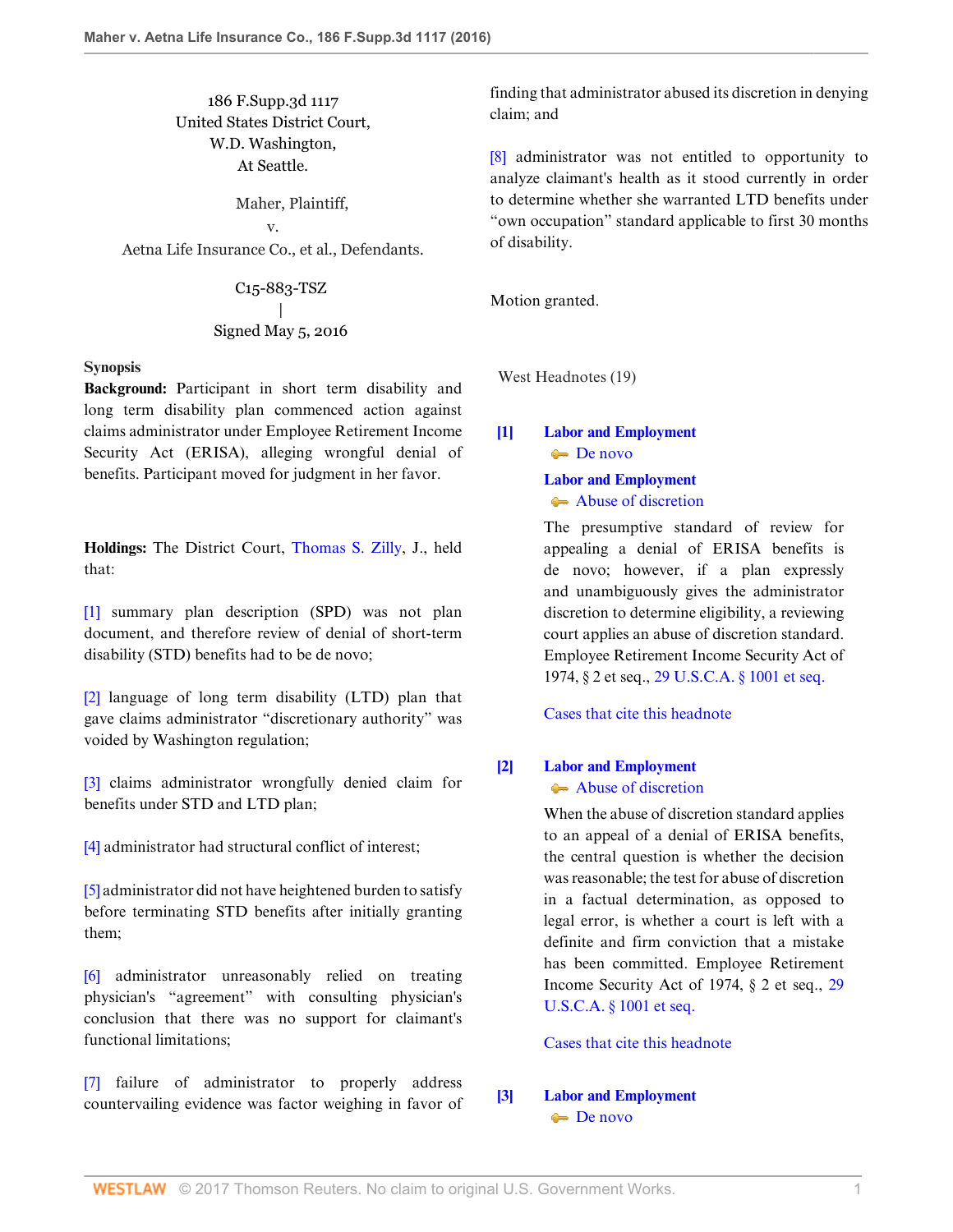Summary plan description (SPD) which provided that ERISA claims administrator had "exclusive right, power, and authority, in its sole and absolute discretion, to [a]dminister, apply construe, and interpret the Plan and all related Plan documents" was not plan document, and therefore review of denial of short-term disability (STD) benefits had to be de novo, since SPD made frequent references to existence of separate "Plan Document" as well as provision contemplating disagreement between SPD and Plan Document. Employee Retirement Income Security Act of 1974, § 2 et seq., [29](http://www.westlaw.com/Link/Document/FullText?findType=L&pubNum=1000546&cite=29USCAS1001&originatingDoc=I8d04fb601f1f11e6accba36daa2dab8f&refType=LQ&originationContext=document&vr=3.0&rs=cblt1.0&transitionType=DocumentItem&contextData=(sc.UserEnteredCitation)) [U.S.C.A. § 1001 et seq.](http://www.westlaw.com/Link/Document/FullText?findType=L&pubNum=1000546&cite=29USCAS1001&originatingDoc=I8d04fb601f1f11e6accba36daa2dab8f&refType=LQ&originationContext=document&vr=3.0&rs=cblt1.0&transitionType=DocumentItem&contextData=(sc.UserEnteredCitation))

[Cases that cite this headnote](http://www.westlaw.com/Link/RelatedInformation/DocHeadnoteLink?docGuid=I8d04fb601f1f11e6accba36daa2dab8f&headnoteId=203888700600320170208055018&originationContext=document&vr=3.0&rs=cblt1.0&transitionType=CitingReferences&contextData=(sc.UserEnteredCitation))

#### <span id="page-1-0"></span>**[\[4\]](#page-7-0) [Labor and Employment](http://www.westlaw.com/Browse/Home/KeyNumber/231H/View.html?docGuid=I8d04fb601f1f11e6accba36daa2dab8f&originationContext=document&vr=3.0&rs=cblt1.0&transitionType=DocumentItem&contextData=(sc.UserEnteredCitation))**

 $\blacktriangleright$  [Discretion of administrator; good faith](http://www.westlaw.com/Browse/Home/KeyNumber/231Hk611/View.html?docGuid=I8d04fb601f1f11e6accba36daa2dab8f&originationContext=document&vr=3.0&rs=cblt1.0&transitionType=DocumentItem&contextData=(sc.UserEnteredCitation))

Language of long term disability (LTD) ERISA plan that gave claims administrator "discretionary authority to determine whether and to what extent employees and beneficiaries are entitled to benefits and construe any disputed or doubtful terms of this policy" was voided by Washington regulation that prohibited discretionary clauses in disability plans purporting to reserve discretion to insurer or to allow for something other than de novo review. Employee Retirement Income Security Act of 1974, § 2 et seq., [29 U.S.C.A. § 1001 et seq.;](http://www.westlaw.com/Link/Document/FullText?findType=L&pubNum=1000546&cite=29USCAS1001&originatingDoc=I8d04fb601f1f11e6accba36daa2dab8f&refType=LQ&originationContext=document&vr=3.0&rs=cblt1.0&transitionType=DocumentItem&contextData=(sc.UserEnteredCitation)) [Wash. Admin. Code 284-96-012\(1\)](http://www.westlaw.com/Link/Document/FullText?findType=L&pubNum=1003807&cite=WAADC284-96-012&originatingDoc=I8d04fb601f1f11e6accba36daa2dab8f&refType=LQ&originationContext=document&vr=3.0&rs=cblt1.0&transitionType=DocumentItem&contextData=(sc.UserEnteredCitation)).

[Cases that cite this headnote](http://www.westlaw.com/Link/RelatedInformation/DocHeadnoteLink?docGuid=I8d04fb601f1f11e6accba36daa2dab8f&headnoteId=203888700600420170208055018&originationContext=document&vr=3.0&rs=cblt1.0&transitionType=CitingReferences&contextData=(sc.UserEnteredCitation))

# <span id="page-1-1"></span>**[\[5\]](#page-7-1) [Insurance](http://www.westlaw.com/Browse/Home/KeyNumber/217/View.html?docGuid=I8d04fb601f1f11e6accba36daa2dab8f&originationContext=document&vr=3.0&rs=cblt1.0&transitionType=DocumentItem&contextData=(sc.UserEnteredCitation))**

[Weight and sufficiency](http://www.westlaw.com/Browse/Home/KeyNumber/217k2578/View.html?docGuid=I8d04fb601f1f11e6accba36daa2dab8f&originationContext=document&vr=3.0&rs=cblt1.0&transitionType=DocumentItem&contextData=(sc.UserEnteredCitation))

#### **[Labor and Employment](http://www.westlaw.com/Browse/Home/KeyNumber/231H/View.html?docGuid=I8d04fb601f1f11e6accba36daa2dab8f&originationContext=document&vr=3.0&rs=cblt1.0&transitionType=DocumentItem&contextData=(sc.UserEnteredCitation))**

# [Weight and sufficiency](http://www.westlaw.com/Browse/Home/KeyNumber/231Hk629(2)/View.html?docGuid=I8d04fb601f1f11e6accba36daa2dab8f&originationContext=document&vr=3.0&rs=cblt1.0&transitionType=DocumentItem&contextData=(sc.UserEnteredCitation))

ERISA claims administrator wrongfully denied claim for benefits under short term disability and long term disability plan, where overwhelming weight of medical evidence supported finding that claimant was disabled due to chronic pain and fibromyalgia; every doctor who examined claimant observed

significant pain and offered no reason to believe her to be anything less than fully credible, and those doctors offered bevy of medical evidence that painted stark picture of claimant's functional limitations. Employee Retirement Income Security Act of 1974, § 2 et seq., [29 U.S.C.A. § 1001 et seq.](http://www.westlaw.com/Link/Document/FullText?findType=L&pubNum=1000546&cite=29USCAS1001&originatingDoc=I8d04fb601f1f11e6accba36daa2dab8f&refType=LQ&originationContext=document&vr=3.0&rs=cblt1.0&transitionType=DocumentItem&contextData=(sc.UserEnteredCitation))

[Cases that cite this headnote](http://www.westlaw.com/Link/RelatedInformation/DocHeadnoteLink?docGuid=I8d04fb601f1f11e6accba36daa2dab8f&headnoteId=203888700600520170208055018&originationContext=document&vr=3.0&rs=cblt1.0&transitionType=CitingReferences&contextData=(sc.UserEnteredCitation))

#### <span id="page-1-2"></span>**[\[6\]](#page-7-2) [Labor and Employment](http://www.westlaw.com/Browse/Home/KeyNumber/231H/View.html?docGuid=I8d04fb601f1f11e6accba36daa2dab8f&originationContext=document&vr=3.0&rs=cblt1.0&transitionType=DocumentItem&contextData=(sc.UserEnteredCitation))**

[Effect of administrator's conflict of](http://www.westlaw.com/Browse/Home/KeyNumber/231Hk690/View.html?docGuid=I8d04fb601f1f11e6accba36daa2dab8f&originationContext=document&vr=3.0&rs=cblt1.0&transitionType=DocumentItem&contextData=(sc.UserEnteredCitation)) [interest](http://www.westlaw.com/Browse/Home/KeyNumber/231Hk690/View.html?docGuid=I8d04fb601f1f11e6accba36daa2dab8f&originationContext=document&vr=3.0&rs=cblt1.0&transitionType=DocumentItem&contextData=(sc.UserEnteredCitation))

ERISA claims administrator had structural conflict of interest in evaluating disability claims, and thus court reviewed denial with additional skepticism, because it both determined long-term disability (LTD) eligibility and paid out resulting benefits. Employee Retirement Income Security Act of 1974, § 2 et seq., [29 U.S.C.A. § 1001 et seq.](http://www.westlaw.com/Link/Document/FullText?findType=L&pubNum=1000546&cite=29USCAS1001&originatingDoc=I8d04fb601f1f11e6accba36daa2dab8f&refType=LQ&originationContext=document&vr=3.0&rs=cblt1.0&transitionType=DocumentItem&contextData=(sc.UserEnteredCitation))

[Cases that cite this headnote](http://www.westlaw.com/Link/RelatedInformation/DocHeadnoteLink?docGuid=I8d04fb601f1f11e6accba36daa2dab8f&headnoteId=203888700600620170208055018&originationContext=document&vr=3.0&rs=cblt1.0&transitionType=CitingReferences&contextData=(sc.UserEnteredCitation))

# <span id="page-1-3"></span>**[\[7\]](#page-7-3) [Labor and Employment](http://www.westlaw.com/Browse/Home/KeyNumber/231H/View.html?docGuid=I8d04fb601f1f11e6accba36daa2dab8f&originationContext=document&vr=3.0&rs=cblt1.0&transitionType=DocumentItem&contextData=(sc.UserEnteredCitation))**

[Abuse of discretion](http://www.westlaw.com/Browse/Home/KeyNumber/231Hk688/View.html?docGuid=I8d04fb601f1f11e6accba36daa2dab8f&originationContext=document&vr=3.0&rs=cblt1.0&transitionType=DocumentItem&contextData=(sc.UserEnteredCitation))

A court considers all relevant factors on review of the denial of benefits under an ERISA short-term disability (STD) or longterm disability (LTD) plan under the abuse of discretion standard. Employee Retirement Income Security Act of 1974, § 2 et seq., [29](http://www.westlaw.com/Link/Document/FullText?findType=L&pubNum=1000546&cite=29USCAS1001&originatingDoc=I8d04fb601f1f11e6accba36daa2dab8f&refType=LQ&originationContext=document&vr=3.0&rs=cblt1.0&transitionType=DocumentItem&contextData=(sc.UserEnteredCitation)) [U.S.C.A. § 1001 et seq.](http://www.westlaw.com/Link/Document/FullText?findType=L&pubNum=1000546&cite=29USCAS1001&originatingDoc=I8d04fb601f1f11e6accba36daa2dab8f&refType=LQ&originationContext=document&vr=3.0&rs=cblt1.0&transitionType=DocumentItem&contextData=(sc.UserEnteredCitation))

[Cases that cite this headnote](http://www.westlaw.com/Link/RelatedInformation/DocHeadnoteLink?docGuid=I8d04fb601f1f11e6accba36daa2dab8f&headnoteId=203888700600720170208055018&originationContext=document&vr=3.0&rs=cblt1.0&transitionType=CitingReferences&contextData=(sc.UserEnteredCitation))

#### <span id="page-1-4"></span>**[\[8\]](#page-7-4) [Labor and Employment](http://www.westlaw.com/Browse/Home/KeyNumber/231H/View.html?docGuid=I8d04fb601f1f11e6accba36daa2dab8f&originationContext=document&vr=3.0&rs=cblt1.0&transitionType=DocumentItem&contextData=(sc.UserEnteredCitation))**

[Abuse of discretion](http://www.westlaw.com/Browse/Home/KeyNumber/231Hk688/View.html?docGuid=I8d04fb601f1f11e6accba36daa2dab8f&originationContext=document&vr=3.0&rs=cblt1.0&transitionType=DocumentItem&contextData=(sc.UserEnteredCitation))

On review under the abuse of discretion standard, a district court, when faced with all the facts and circumstances, must decide in each case how much or how little to credit the plan administrator's reason for denying insurance coverage; the interpretation of the plan will not be disturbed so long as it is reasonable. Employee Retirement Income Security Act of 1974, § 2 et seq., [29 U.S.C.A.](http://www.westlaw.com/Link/Document/FullText?findType=L&pubNum=1000546&cite=29USCAS1001&originatingDoc=I8d04fb601f1f11e6accba36daa2dab8f&refType=LQ&originationContext=document&vr=3.0&rs=cblt1.0&transitionType=DocumentItem&contextData=(sc.UserEnteredCitation)) [§ 1001 et seq.](http://www.westlaw.com/Link/Document/FullText?findType=L&pubNum=1000546&cite=29USCAS1001&originatingDoc=I8d04fb601f1f11e6accba36daa2dab8f&refType=LQ&originationContext=document&vr=3.0&rs=cblt1.0&transitionType=DocumentItem&contextData=(sc.UserEnteredCitation))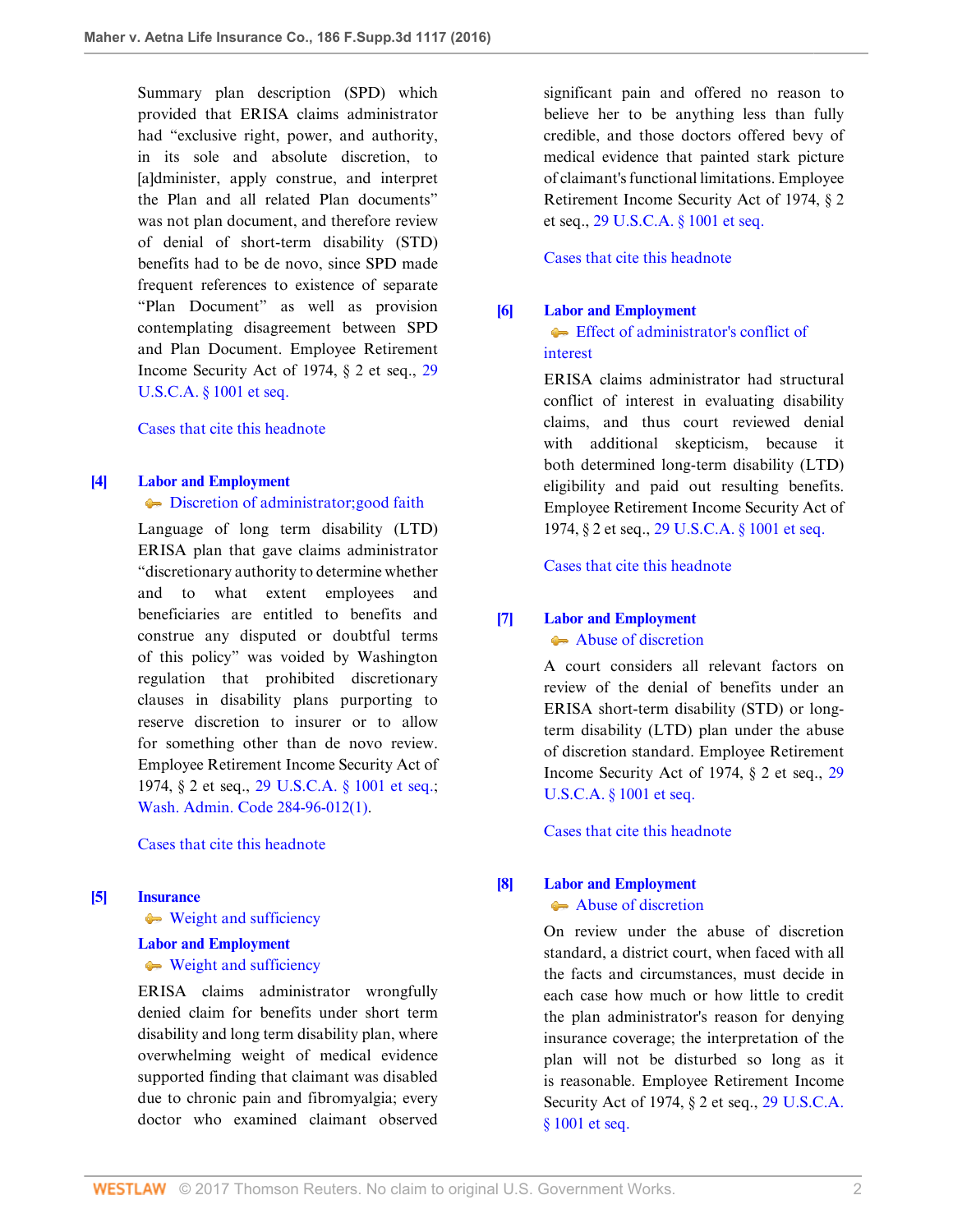[Cases that cite this headnote](http://www.westlaw.com/Link/RelatedInformation/DocHeadnoteLink?docGuid=I8d04fb601f1f11e6accba36daa2dab8f&headnoteId=203888700600820170208055018&originationContext=document&vr=3.0&rs=cblt1.0&transitionType=CitingReferences&contextData=(sc.UserEnteredCitation))

# <span id="page-2-2"></span>**[\[9\]](#page-8-0) [Labor and Employment](http://www.westlaw.com/Browse/Home/KeyNumber/231H/View.html?docGuid=I8d04fb601f1f11e6accba36daa2dab8f&originationContext=document&vr=3.0&rs=cblt1.0&transitionType=DocumentItem&contextData=(sc.UserEnteredCitation))**

# **[Effect of administrator's conflict of](http://www.westlaw.com/Browse/Home/KeyNumber/231Hk690/View.html?docGuid=I8d04fb601f1f11e6accba36daa2dab8f&originationContext=document&vr=3.0&rs=cblt1.0&transitionType=DocumentItem&contextData=(sc.UserEnteredCitation))** [interest](http://www.westlaw.com/Browse/Home/KeyNumber/231Hk690/View.html?docGuid=I8d04fb601f1f11e6accba36daa2dab8f&originationContext=document&vr=3.0&rs=cblt1.0&transitionType=DocumentItem&contextData=(sc.UserEnteredCitation))

ERISA claims administrator operated under conflict of interest for short-term disability (STD) benefits, and thus court reviewed denial with additional skepticism, since STD and long-term disability (LTD) benefits were inextricably intertwined; administrator evaluated both STD and first 24 months of LTD benefits under same "own occupation" standard and therefore it had incentive to deny STD benefits because it would have been logically difficult for it to simultaneously grant one but not the other. Employee Retirement Income Security Act of 1974, § 2 et seq., [29 U.S.C.A. § 1001 et seq.](http://www.westlaw.com/Link/Document/FullText?findType=L&pubNum=1000546&cite=29USCAS1001&originatingDoc=I8d04fb601f1f11e6accba36daa2dab8f&refType=LQ&originationContext=document&vr=3.0&rs=cblt1.0&transitionType=DocumentItem&contextData=(sc.UserEnteredCitation))

# [Cases that cite this headnote](http://www.westlaw.com/Link/RelatedInformation/DocHeadnoteLink?docGuid=I8d04fb601f1f11e6accba36daa2dab8f&headnoteId=203888700600920170208055018&originationContext=document&vr=3.0&rs=cblt1.0&transitionType=CitingReferences&contextData=(sc.UserEnteredCitation))

# <span id="page-2-0"></span>**[\[10\]](#page-8-1) [Labor and Employment](http://www.westlaw.com/Browse/Home/KeyNumber/231H/View.html?docGuid=I8d04fb601f1f11e6accba36daa2dab8f&originationContext=document&vr=3.0&rs=cblt1.0&transitionType=DocumentItem&contextData=(sc.UserEnteredCitation))**

[Weight and sufficiency](http://www.westlaw.com/Browse/Home/KeyNumber/231Hk629(2)/View.html?docGuid=I8d04fb601f1f11e6accba36daa2dab8f&originationContext=document&vr=3.0&rs=cblt1.0&transitionType=DocumentItem&contextData=(sc.UserEnteredCitation))

ERISA claims administrator did not have heightened burden to satisfy before terminating short-term disability (STD) benefits after initially granting them, since administrator's initial grant of STD benefits made clear that those benefits were meant only to be stopgap until claimant was able to provide additional medical evidence as to her disability. Employee Retirement Income Security Act of 1974, § 2 et seq., [29 U.S.C.A.](http://www.westlaw.com/Link/Document/FullText?findType=L&pubNum=1000546&cite=29USCAS1001&originatingDoc=I8d04fb601f1f11e6accba36daa2dab8f&refType=LQ&originationContext=document&vr=3.0&rs=cblt1.0&transitionType=DocumentItem&contextData=(sc.UserEnteredCitation)) [§ 1001 et seq.](http://www.westlaw.com/Link/Document/FullText?findType=L&pubNum=1000546&cite=29USCAS1001&originatingDoc=I8d04fb601f1f11e6accba36daa2dab8f&refType=LQ&originationContext=document&vr=3.0&rs=cblt1.0&transitionType=DocumentItem&contextData=(sc.UserEnteredCitation))

#### [Cases that cite this headnote](http://www.westlaw.com/Link/RelatedInformation/DocHeadnoteLink?docGuid=I8d04fb601f1f11e6accba36daa2dab8f&headnoteId=203888700601020170208055018&originationContext=document&vr=3.0&rs=cblt1.0&transitionType=CitingReferences&contextData=(sc.UserEnteredCitation))

#### <span id="page-2-1"></span>**[\[11\]](#page-9-0) [Insurance](http://www.westlaw.com/Browse/Home/KeyNumber/217/View.html?docGuid=I8d04fb601f1f11e6accba36daa2dab8f&originationContext=document&vr=3.0&rs=cblt1.0&transitionType=DocumentItem&contextData=(sc.UserEnteredCitation))**

[Weight and sufficiency](http://www.westlaw.com/Browse/Home/KeyNumber/217k2578/View.html?docGuid=I8d04fb601f1f11e6accba36daa2dab8f&originationContext=document&vr=3.0&rs=cblt1.0&transitionType=DocumentItem&contextData=(sc.UserEnteredCitation))

#### **[Labor and Employment](http://www.westlaw.com/Browse/Home/KeyNumber/231H/View.html?docGuid=I8d04fb601f1f11e6accba36daa2dab8f&originationContext=document&vr=3.0&rs=cblt1.0&transitionType=DocumentItem&contextData=(sc.UserEnteredCitation))**

#### [Weight and sufficiency](http://www.westlaw.com/Browse/Home/KeyNumber/231Hk629(2)/View.html?docGuid=I8d04fb601f1f11e6accba36daa2dab8f&originationContext=document&vr=3.0&rs=cblt1.0&transitionType=DocumentItem&contextData=(sc.UserEnteredCitation))

In denying claim for long-term disability (LTD) benefits under own occupation standard, ERISA claims administrator unreasonably relied on treating physician's "agreement" with consulting physician's conclusion that there was no support for claimant's functional limitations due to chronic pain and fibromyalgia, where "agreement" was solely that claimant's "records do not contain objective clinical evidence of [claimant's] syndrome"; limited nature of contact between administrator and treating physician was insufficient for administrator to conclude that physician had reversed her position in support of claimant. Employee Retirement Income Security Act of 1974, § 2 et seq., [29 U.S.C.A. § 1001 et seq.](http://www.westlaw.com/Link/Document/FullText?findType=L&pubNum=1000546&cite=29USCAS1001&originatingDoc=I8d04fb601f1f11e6accba36daa2dab8f&refType=LQ&originationContext=document&vr=3.0&rs=cblt1.0&transitionType=DocumentItem&contextData=(sc.UserEnteredCitation))

[Cases that cite this headnote](http://www.westlaw.com/Link/RelatedInformation/DocHeadnoteLink?docGuid=I8d04fb601f1f11e6accba36daa2dab8f&headnoteId=203888700601120170208055018&originationContext=document&vr=3.0&rs=cblt1.0&transitionType=CitingReferences&contextData=(sc.UserEnteredCitation))

# <span id="page-2-3"></span>**[\[12\]](#page-9-1) [Labor and Employment](http://www.westlaw.com/Browse/Home/KeyNumber/231H/View.html?docGuid=I8d04fb601f1f11e6accba36daa2dab8f&originationContext=document&vr=3.0&rs=cblt1.0&transitionType=DocumentItem&contextData=(sc.UserEnteredCitation))** [Record on review](http://www.westlaw.com/Browse/Home/KeyNumber/231Hk691/View.html?docGuid=I8d04fb601f1f11e6accba36daa2dab8f&originationContext=document&vr=3.0&rs=cblt1.0&transitionType=DocumentItem&contextData=(sc.UserEnteredCitation))

In action seeking review of ERISA claim administrator's decision denying long-term disability (LTD) benefits, claimant was entitled to respond to treating physician's "agreement" with consulting physician's conclusion that there was no support for claimant's functional limitations due to chronic pain and fibromyalgia; although normal rule was that court could consider evidence that was before administrator only, administrator's reliance on statement by treating physician took place for first time in final administrative decision. Employee Retirement Income Security Act of 1974, § 2 et seq., [29 U.S.C.A. § 1001 et seq.](http://www.westlaw.com/Link/Document/FullText?findType=L&pubNum=1000546&cite=29USCAS1001&originatingDoc=I8d04fb601f1f11e6accba36daa2dab8f&refType=LQ&originationContext=document&vr=3.0&rs=cblt1.0&transitionType=DocumentItem&contextData=(sc.UserEnteredCitation))

[Cases that cite this headnote](http://www.westlaw.com/Link/RelatedInformation/DocHeadnoteLink?docGuid=I8d04fb601f1f11e6accba36daa2dab8f&headnoteId=203888700601220170208055018&originationContext=document&vr=3.0&rs=cblt1.0&transitionType=CitingReferences&contextData=(sc.UserEnteredCitation))

#### <span id="page-2-4"></span>**[\[13\]](#page-9-2) [Labor and Employment](http://www.westlaw.com/Browse/Home/KeyNumber/231H/View.html?docGuid=I8d04fb601f1f11e6accba36daa2dab8f&originationContext=document&vr=3.0&rs=cblt1.0&transitionType=DocumentItem&contextData=(sc.UserEnteredCitation))**

# [Weight and sufficiency](http://www.westlaw.com/Browse/Home/KeyNumber/231Hk629(2)/View.html?docGuid=I8d04fb601f1f11e6accba36daa2dab8f&originationContext=document&vr=3.0&rs=cblt1.0&transitionType=DocumentItem&contextData=(sc.UserEnteredCitation))

Conditioning an award benefits under a short-term disability (STD) or long-term disability (LTD) benefit plan on the existence of evidence that cannot exist is arbitrary and capricious under ERISA. Employee Retirement Income Security Act of 1974, § 2 et seq., [29 U.S.C.A. § 1001 et seq.](http://www.westlaw.com/Link/Document/FullText?findType=L&pubNum=1000546&cite=29USCAS1001&originatingDoc=I8d04fb601f1f11e6accba36daa2dab8f&refType=LQ&originationContext=document&vr=3.0&rs=cblt1.0&transitionType=DocumentItem&contextData=(sc.UserEnteredCitation))

[Cases that cite this headnote](http://www.westlaw.com/Link/RelatedInformation/DocHeadnoteLink?docGuid=I8d04fb601f1f11e6accba36daa2dab8f&headnoteId=203888700601420170208055018&originationContext=document&vr=3.0&rs=cblt1.0&transitionType=CitingReferences&contextData=(sc.UserEnteredCitation))

# <span id="page-2-5"></span>**[\[14\]](#page-9-3) [Labor and Employment](http://www.westlaw.com/Browse/Home/KeyNumber/231H/View.html?docGuid=I8d04fb601f1f11e6accba36daa2dab8f&originationContext=document&vr=3.0&rs=cblt1.0&transitionType=DocumentItem&contextData=(sc.UserEnteredCitation))**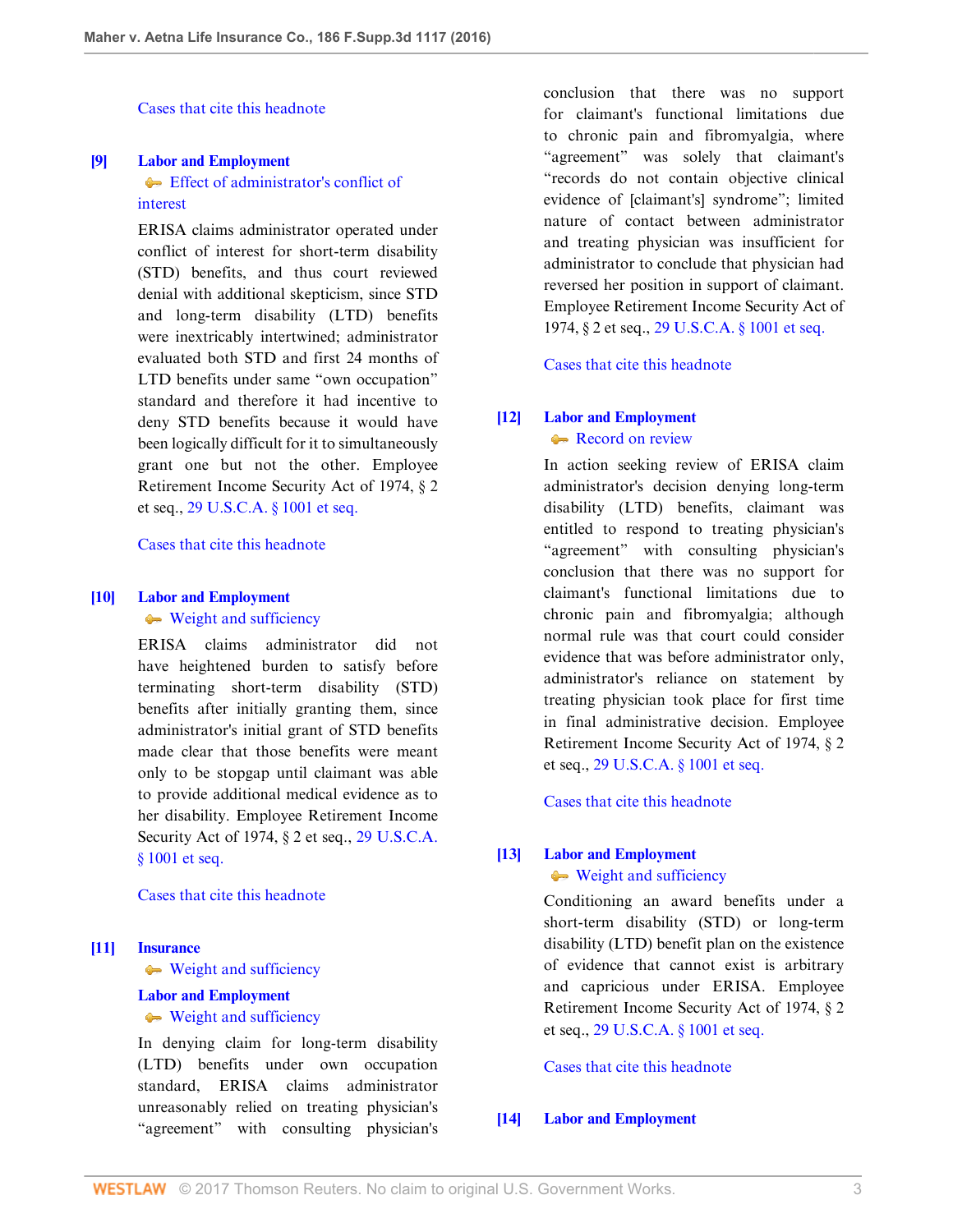# [Weight and sufficiency](http://www.westlaw.com/Browse/Home/KeyNumber/231Hk629(2)/View.html?docGuid=I8d04fb601f1f11e6accba36daa2dab8f&originationContext=document&vr=3.0&rs=cblt1.0&transitionType=DocumentItem&contextData=(sc.UserEnteredCitation))

The denial of benefits under an ERISA shortterm disability (STD) or long-term disability (LTD) plan is arbitrary to the extent that it was based on a consulting physician's implicit rejection of a claimant's subjective complaints of pain if the disability policy does not contain an exclusion on that basis. Employee Retirement Income Security Act of 1974, § 2 et seq., [29 U.S.C.A. § 1001 et seq.](http://www.westlaw.com/Link/Document/FullText?findType=L&pubNum=1000546&cite=29USCAS1001&originatingDoc=I8d04fb601f1f11e6accba36daa2dab8f&refType=LQ&originationContext=document&vr=3.0&rs=cblt1.0&transitionType=DocumentItem&contextData=(sc.UserEnteredCitation))

[Cases that cite this headnote](http://www.westlaw.com/Link/RelatedInformation/DocHeadnoteLink?docGuid=I8d04fb601f1f11e6accba36daa2dab8f&headnoteId=203888700601520170208055018&originationContext=document&vr=3.0&rs=cblt1.0&transitionType=CitingReferences&contextData=(sc.UserEnteredCitation))

#### <span id="page-3-2"></span>**[\[15\]](#page-10-0) [Labor and Employment](http://www.westlaw.com/Browse/Home/KeyNumber/231H/View.html?docGuid=I8d04fb601f1f11e6accba36daa2dab8f&originationContext=document&vr=3.0&rs=cblt1.0&transitionType=DocumentItem&contextData=(sc.UserEnteredCitation))**

[Weight and sufficiency](http://www.westlaw.com/Browse/Home/KeyNumber/231Hk629(2)/View.html?docGuid=I8d04fb601f1f11e6accba36daa2dab8f&originationContext=document&vr=3.0&rs=cblt1.0&transitionType=DocumentItem&contextData=(sc.UserEnteredCitation))

An ERISA claims administrator can condition short-term disability (STD) and long-term disability (LTD) benefits upon evidence that pain has the effect of preventing the claimant from working, even if the policy does not have an exclusion for a claimant's subjective complaints of pain; put another way, the administrator cannot demand objective evidence that the claimant has pain, but it can insist on evidence as to what degree of function she has as a result of the pain. Employee Retirement Income Security Act of 1974, § 2 et seq., [29 U.S.C.A.](http://www.westlaw.com/Link/Document/FullText?findType=L&pubNum=1000546&cite=29USCAS1001&originatingDoc=I8d04fb601f1f11e6accba36daa2dab8f&refType=LQ&originationContext=document&vr=3.0&rs=cblt1.0&transitionType=DocumentItem&contextData=(sc.UserEnteredCitation)) [§ 1001 et seq.](http://www.westlaw.com/Link/Document/FullText?findType=L&pubNum=1000546&cite=29USCAS1001&originatingDoc=I8d04fb601f1f11e6accba36daa2dab8f&refType=LQ&originationContext=document&vr=3.0&rs=cblt1.0&transitionType=DocumentItem&contextData=(sc.UserEnteredCitation))

[1 Cases that cite this headnote](http://www.westlaw.com/Link/RelatedInformation/DocHeadnoteLink?docGuid=I8d04fb601f1f11e6accba36daa2dab8f&headnoteId=203888700601620170208055018&originationContext=document&vr=3.0&rs=cblt1.0&transitionType=CitingReferences&contextData=(sc.UserEnteredCitation))

# <span id="page-3-0"></span>**[\[16\]](#page-10-1) [Labor and Employment](http://www.westlaw.com/Browse/Home/KeyNumber/231H/View.html?docGuid=I8d04fb601f1f11e6accba36daa2dab8f&originationContext=document&vr=3.0&rs=cblt1.0&transitionType=DocumentItem&contextData=(sc.UserEnteredCitation))**

Notice of Denial or Determination;  [Statement of Reasons](http://www.westlaw.com/Browse/Home/KeyNumber/231Hk617/View.html?docGuid=I8d04fb601f1f11e6accba36daa2dab8f&originationContext=document&vr=3.0&rs=cblt1.0&transitionType=DocumentItem&contextData=(sc.UserEnteredCitation))

Failure of ERISA claims administrator to properly address countervailing evidence was factor weighing in favor of finding that administrator abused its discretion in denying claim for long-term disability (LTD) benefits; consulting physician's report concluded that there "are no cognitive or medication side effects affecting functionality," but record was replete with references to functional impairments noted by claimant's doctors and consulting physician summarily rejected diagnosis of condition by examining physician that addressed each criterion

that administrator itself believed warranted diagnosis. Employee Retirement Income Security Act of 1974, § 2 et seq., [29 U.S.C.A.](http://www.westlaw.com/Link/Document/FullText?findType=L&pubNum=1000546&cite=29USCAS1001&originatingDoc=I8d04fb601f1f11e6accba36daa2dab8f&refType=LQ&originationContext=document&vr=3.0&rs=cblt1.0&transitionType=DocumentItem&contextData=(sc.UserEnteredCitation)) [§ 1001 et seq.](http://www.westlaw.com/Link/Document/FullText?findType=L&pubNum=1000546&cite=29USCAS1001&originatingDoc=I8d04fb601f1f11e6accba36daa2dab8f&refType=LQ&originationContext=document&vr=3.0&rs=cblt1.0&transitionType=DocumentItem&contextData=(sc.UserEnteredCitation))

[Cases that cite this headnote](http://www.westlaw.com/Link/RelatedInformation/DocHeadnoteLink?docGuid=I8d04fb601f1f11e6accba36daa2dab8f&headnoteId=203888700601720170208055018&originationContext=document&vr=3.0&rs=cblt1.0&transitionType=CitingReferences&contextData=(sc.UserEnteredCitation))

# <span id="page-3-3"></span>**[\[17\]](#page-10-2) [Labor and Employment](http://www.westlaw.com/Browse/Home/KeyNumber/231H/View.html?docGuid=I8d04fb601f1f11e6accba36daa2dab8f&originationContext=document&vr=3.0&rs=cblt1.0&transitionType=DocumentItem&contextData=(sc.UserEnteredCitation))**

• [Investigation and discovery](http://www.westlaw.com/Browse/Home/KeyNumber/231Hk616/View.html?docGuid=I8d04fb601f1f11e6accba36daa2dab8f&originationContext=document&vr=3.0&rs=cblt1.0&transitionType=DocumentItem&contextData=(sc.UserEnteredCitation))

An ERISA claims administrator may elect to proceed without an in-person examination of an applicant for short-term disability (STD) or long-term disability (LTD) benefits, but it can raise questions about the thoroughness and accuracy of the benefits determination. Employee Retirement Income Security Act of 1974, § 2 et seq., [29 U.S.C.A. § 1001 et seq.](http://www.westlaw.com/Link/Document/FullText?findType=L&pubNum=1000546&cite=29USCAS1001&originatingDoc=I8d04fb601f1f11e6accba36daa2dab8f&refType=LQ&originationContext=document&vr=3.0&rs=cblt1.0&transitionType=DocumentItem&contextData=(sc.UserEnteredCitation))

[Cases that cite this headnote](http://www.westlaw.com/Link/RelatedInformation/DocHeadnoteLink?docGuid=I8d04fb601f1f11e6accba36daa2dab8f&headnoteId=203888700601920170208055018&originationContext=document&vr=3.0&rs=cblt1.0&transitionType=CitingReferences&contextData=(sc.UserEnteredCitation))

# <span id="page-3-4"></span>**[\[18\]](#page-10-3) [Labor and Employment](http://www.westlaw.com/Browse/Home/KeyNumber/231H/View.html?docGuid=I8d04fb601f1f11e6accba36daa2dab8f&originationContext=document&vr=3.0&rs=cblt1.0&transitionType=DocumentItem&contextData=(sc.UserEnteredCitation))**

[Investigation and discovery](http://www.westlaw.com/Browse/Home/KeyNumber/231Hk616/View.html?docGuid=I8d04fb601f1f11e6accba36daa2dab8f&originationContext=document&vr=3.0&rs=cblt1.0&transitionType=DocumentItem&contextData=(sc.UserEnteredCitation))

# **[Labor and Employment](http://www.westlaw.com/Browse/Home/KeyNumber/231H/View.html?docGuid=I8d04fb601f1f11e6accba36daa2dab8f&originationContext=document&vr=3.0&rs=cblt1.0&transitionType=DocumentItem&contextData=(sc.UserEnteredCitation))**

[Weight and sufficiency](http://www.westlaw.com/Browse/Home/KeyNumber/231Hk629(2)/View.html?docGuid=I8d04fb601f1f11e6accba36daa2dab8f&originationContext=document&vr=3.0&rs=cblt1.0&transitionType=DocumentItem&contextData=(sc.UserEnteredCitation))

An ERISA claims administrator is entitled to rely on a consulting expert as opposed to conducting an in-person examination of a claimant for benefits under a shortterm disability (STD) or long-term disability (LTD) policy, but it is an abuse of discretion for the administrator to rely on an expert where he, at best, conclusorily rejects the findings of the doctors who actually examined her; in other words, an administrator is entitled to credit its reviewing experts' opinions, but only if those opinions properly addressed the evidence. Employee Retirement Income Security Act of 1974, § 2 et seq., [29](http://www.westlaw.com/Link/Document/FullText?findType=L&pubNum=1000546&cite=29USCAS1001&originatingDoc=I8d04fb601f1f11e6accba36daa2dab8f&refType=LQ&originationContext=document&vr=3.0&rs=cblt1.0&transitionType=DocumentItem&contextData=(sc.UserEnteredCitation)) [U.S.C.A. § 1001 et seq.](http://www.westlaw.com/Link/Document/FullText?findType=L&pubNum=1000546&cite=29USCAS1001&originatingDoc=I8d04fb601f1f11e6accba36daa2dab8f&refType=LQ&originationContext=document&vr=3.0&rs=cblt1.0&transitionType=DocumentItem&contextData=(sc.UserEnteredCitation))

[Cases that cite this headnote](http://www.westlaw.com/Link/RelatedInformation/DocHeadnoteLink?docGuid=I8d04fb601f1f11e6accba36daa2dab8f&headnoteId=203888700601820170208055018&originationContext=document&vr=3.0&rs=cblt1.0&transitionType=CitingReferences&contextData=(sc.UserEnteredCitation))

# <span id="page-3-1"></span>**[\[19\]](#page-10-4) [Labor and Employment](http://www.westlaw.com/Browse/Home/KeyNumber/231H/View.html?docGuid=I8d04fb601f1f11e6accba36daa2dab8f&originationContext=document&vr=3.0&rs=cblt1.0&transitionType=DocumentItem&contextData=(sc.UserEnteredCitation)) [Remand to administrator](http://www.westlaw.com/Browse/Home/KeyNumber/231Hk704/View.html?docGuid=I8d04fb601f1f11e6accba36daa2dab8f&originationContext=document&vr=3.0&rs=cblt1.0&transitionType=DocumentItem&contextData=(sc.UserEnteredCitation))**

ERISA claims administrator was not entitled to opportunity to analyze claimant's health as it stood currently in order to determine whether she warranted long-term disability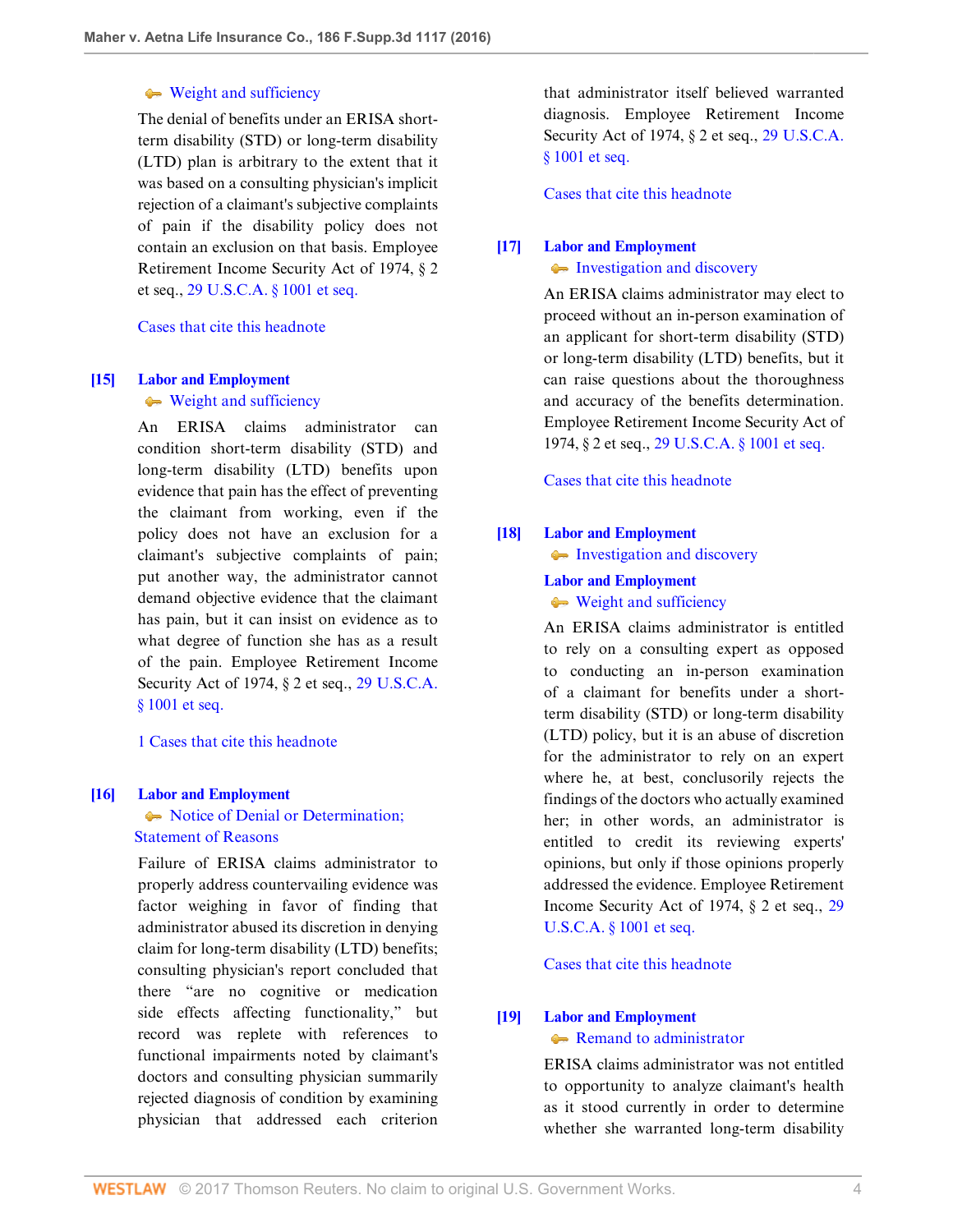(LTD) benefits under "own occupation" standard applicable to first 30 months of disability, where court reversed LTD determination. Employee Retirement Income Security Act of 1974, § 2 et seq., [29 U.S.C.A.](http://www.westlaw.com/Link/Document/FullText?findType=L&pubNum=1000546&cite=29USCAS1001&originatingDoc=I8d04fb601f1f11e6accba36daa2dab8f&refType=LQ&originationContext=document&vr=3.0&rs=cblt1.0&transitionType=DocumentItem&contextData=(sc.UserEnteredCitation)) [§ 1001 et seq.](http://www.westlaw.com/Link/Document/FullText?findType=L&pubNum=1000546&cite=29USCAS1001&originatingDoc=I8d04fb601f1f11e6accba36daa2dab8f&refType=LQ&originationContext=document&vr=3.0&rs=cblt1.0&transitionType=DocumentItem&contextData=(sc.UserEnteredCitation))

[Cases that cite this headnote](http://www.westlaw.com/Link/RelatedInformation/DocHeadnoteLink?docGuid=I8d04fb601f1f11e6accba36daa2dab8f&headnoteId=203888700601320170208055018&originationContext=document&vr=3.0&rs=cblt1.0&transitionType=CitingReferences&contextData=(sc.UserEnteredCitation))

#### **Attorneys and Law Firms**

**\*1121** [Melton L. Crawford](http://www.westlaw.com/Link/Document/FullText?findType=h&pubNum=176284&cite=0168090501&originatingDoc=I8d04fb601f1f11e6accba36daa2dab8f&refType=RQ&originationContext=document&vr=3.0&rs=cblt1.0&transitionType=DocumentItem&contextData=(sc.UserEnteredCitation)), Law Office of Mel Crawford, Seattle, WA, for Plaintiff.

[Sarah N. Turner,](http://www.westlaw.com/Link/Document/FullText?findType=h&pubNum=176284&cite=0375466001&originatingDoc=I8d04fb601f1f11e6accba36daa2dab8f&refType=RQ&originationContext=document&vr=3.0&rs=cblt1.0&transitionType=DocumentItem&contextData=(sc.UserEnteredCitation)) [Brittany F. Stevens,](http://www.westlaw.com/Link/Document/FullText?findType=h&pubNum=176284&cite=0430151901&originatingDoc=I8d04fb601f1f11e6accba36daa2dab8f&refType=RQ&originationContext=document&vr=3.0&rs=cblt1.0&transitionType=DocumentItem&contextData=(sc.UserEnteredCitation)) Gordon & Rees LLP, Seattle, WA, for Defendants.

#### <span id="page-4-0"></span>ORDER

[Thomas S. Zilly,](http://www.westlaw.com/Link/Document/FullText?findType=h&pubNum=176284&cite=0258684601&originatingDoc=I8d04fb601f1f11e6accba36daa2dab8f&refType=RQ&originationContext=document&vr=3.0&rs=cblt1.0&transitionType=DocumentItem&contextData=(sc.UserEnteredCitation)) United States District Judge

THIS MATTER comes before the Court upon the parties' cross-motions for judgment under [Federal Rule](http://www.westlaw.com/Link/Document/FullText?findType=L&pubNum=1000600&cite=USFRCPR52&originatingDoc=I8d04fb601f1f11e6accba36daa2dab8f&refType=LQ&originationContext=document&vr=3.0&rs=cblt1.0&transitionType=DocumentItem&contextData=(sc.UserEnteredCitation)) [of Civil Procedure 52](http://www.westlaw.com/Link/Document/FullText?findType=L&pubNum=1000600&cite=USFRCPR52&originatingDoc=I8d04fb601f1f11e6accba36daa2dab8f&refType=LQ&originationContext=document&vr=3.0&rs=cblt1.0&transitionType=DocumentItem&contextData=(sc.UserEnteredCitation)), docket nos. [1](#page-11-0)3 & 16.<sup>1</sup> This action concerns the appeal of the denial of plaintiff Maher's application for Short Term Disability and Long Term Disability benefits. Having reviewed the Administrative Record and all papers submitted by the parties in favor and in opposition to the motions, the Court enters the following Order.

#### *Background*

 Maher is a 52 year-old woman who began working for Boeing in 2001 performing data entry. AR 1, 6, 691. As an employee of Boeing, Maher participated in its ERISA Plan (the "Plan") which provides both Short Term Disability ("STD") and Long Term Disability ("LTD") benefits. AR 1049. The Plan's Summary Plan Description (the "SPD") defines "disabled" to mean an illness "prevents you from performing the material duties of your own occupation or other appropriate work the company makes available." AR 1148. The LTD standard is the same initially, but requires that the applicant be prevented from working at "any occupation" after the first 30 months of disability. AR 1147. In addition, an applicant does not receive LTD benefits until 26 weeks after the onset of the disability. AR 1070. This period is referred to as either the "exclusionary period" or the

"waiting period." Boeing engaged Aetna to administer its disability programs. AR 1070; 1078.

Maher suffered injuries in a number of car accidents in the 1990s which resulted in [chronic headaches](http://www.westlaw.com/Link/Document/FullText?entityType=disease&entityId=Ic686f5c3475411db9765f9243f53508a&originationContext=document&transitionType=DocumentItem&contextData=(sc.Default)&vr=3.0&rs=cblt1.0) and pain. AR 648; 650; 691. She received a [spinal fusion](http://www.westlaw.com/Link/Document/FullText?entityType=mproc&entityId=Ic304acbe475411db9765f9243f53508a&originationContext=document&transitionType=DocumentItem&contextData=(sc.Default)&vr=3.0&rs=cblt1.0) surgery in 2009, which provided some relief. AR 691; 994. By January 2014, Maher's pain had increased to the point that she visited Dr. Moffat, her primary care physician. AR 696-97. Dr. Moffat prescribed pain medications and referred Maher to Dr. Price, an orthopedic surgeon. AR 701. Maher applied for STD benefits the next day, AR 143, attaching an Attending Physician Statement completed by Dr. Moffat which stated Maher needed leave from work until April 21, 2014. AR 1047-48.

Aetna granted the application, concluding that Maher met the definition of disability, with benefits to begin February 3, 2014 and running through March 2, 2014. AR 476-77. The grant of benefits specifically noted that Maher needed to submit additional medical evidence in order to receive benefits beyond March 2. *Id.*; *see also* AR 358-59 (internal Aetna notes stating the grant gave Maher time to consult with orthopedic surgeon, i.e., Dr. Price). Maher thereafter met with Dr. Price on February 14, 2014, who in turn referred her to Dr. Nelson, a pain management specialist. AR 702. Dr. Price noted that **\*1122** pain symptoms had been ongoing for nearly two decades as a result of her earlier car accidents. AR 691. After receiving more information, Aetna extended her disability until March 23, 2014. AR 482. Maher met with Dr. Nelson who noted severe pain, rated as a "10/10." AR 634.

Maher continued seeing Dr. Moffat, who completed an Aetna form that extended Maher's leave until April 18, 2014. AR 1042; 1045. Maher then returned to Dr. Price on March 20, where his colleague PA-C Goble noted pain rated as a "7/10." AR 801-02. Maher's physical therapist, Dr. Mehta, similarly observed "severe pain." AR 994.

The first suggested diagnosis for the pain came on April 10. PA-C Goble observed that Maher presented with some of the hallmark symptoms of Chronic Regional Pain Syndrome ("CRPS") and noted that she "Suspected CRPS." AR 796. Dr. Moffat completed another Attending Physician Statement on April 13, 2014, which noted "probable regional pain syndrome" as one of her diagnoses and concluding that Maher could not work until July 27. AR 1009-10.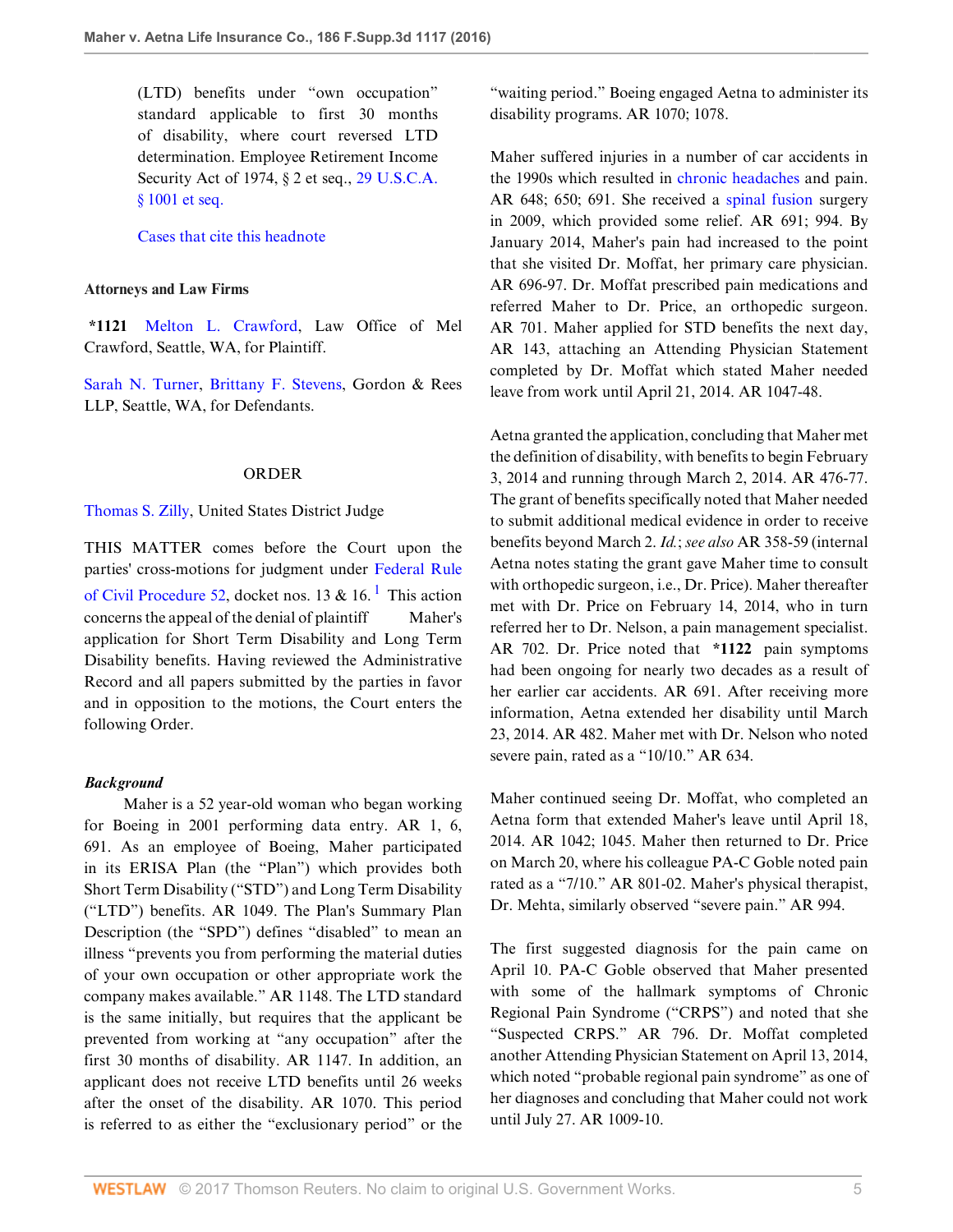On April 16 Aetna wrote to Maher informing her that it was terminating her STD benefits. AR 491. The letter stated that Aetna expected "to see compelling abnormal exams and supportive diagnostics." AR 492. Maher's health did not improve subsequent to the termination of benefits and she stated that her pain medications were not effective. AR 793. Dr. Nelson completed an Attending Physician Statement on June 12, concluding that Maher could perform sedentary work for 1-2 hours per day, 1-2 days per week. AR 903. Dr. Nelson cited "allodynia $^2$  $^2$  in cervical axial spine, myofascial banding in upper traps; CT [myelogram.](http://www.westlaw.com/Link/Document/FullText?entityType=mproc&entityId=Iae7268f9475411db9765f9243f53508a&originationContext=document&transitionType=DocumentItem&contextData=(sc.Default)&vr=3.0&rs=cblt1.0).." *Id.* Dr. Nelson completed a subsequent Attending Physician Statement, stating Maher could only work "0-1" hours per day because she was in constant pain. AR 746-47.

<span id="page-5-1"></span>Maher was referred to another doctor, this time Dr. Neiman, a rheumatologist.<sup>[3](#page-11-2)</sup> Dr. Neiman first noted a suspected diagnosis of [fibromyalgia](http://www.westlaw.com/Link/Document/FullText?entityType=disease&entityId=Ic21f0856475411db9765f9243f53508a&originationContext=document&transitionType=DocumentItem&contextData=(sc.Default)&vr=3.0&rs=cblt1.0) on July 18 and prescribed [prednisone](http://www.westlaw.com/Link/Document/FullText?entityType=gdrug&entityId=I3bd96ec6475111db9765f9243f53508a&originationContext=document&transitionType=DocumentItem&contextData=(sc.Default)&vr=3.0&rs=cblt1.0). AR 825. PA-C Goble additionally began taking the suspected diagnosis of CRPS more seriously, writing to Aetna that Maher in fact had CRPS and that Aetna should reconsider its termination of STD benefits. AR 733. Aetna subsequently denied the request for reconsideration. AR 496.

Maher's pain increased over the next few months, culminating with Dr. Nelson completing an Attending Physician Statement in October which concluded that Maher could not sit, stand, or walk for over one hour or reach above her shoulders. AR 332. Dr. Neiman five days later wrote that Maher "has all 18 tender points of [fibromyalgia,](http://www.westlaw.com/Link/Document/FullText?entityType=disease&entityId=Ic21f0856475411db9765f9243f53508a&originationContext=document&transitionType=DocumentItem&contextData=(sc.Default)&vr=3.0&rs=cblt1.0)" meaning she met the diagnostic criteria for that disorder. AR 820.

Maher ultimately appealed Aetna's termination of her benefits on November 24, 2014. AR 623-907. In her appeal, Maher included a declaration from Dr. Nelson which affirmatively diagnosed her with CRPS. AR 634-36. Dr. Nelson's declaration addressed each of Aetna's four criteria for CRPS. *Id.* Dr. Neiman submitted a declaration which diagnosed Maher with [fibromyalgia](http://www.westlaw.com/Link/Document/FullText?entityType=disease&entityId=Ic21f0856475411db9765f9243f53508a&originationContext=document&transitionType=DocumentItem&contextData=(sc.Default)&vr=3.0&rs=cblt1.0), concluding she met the diagnostic criteria. AR 817-18. Their declarations, along with that of Dr. Moffat, declared that Maher was incapable of performing the material duties of her occupation. AR 636; 818; 832.

<span id="page-5-0"></span>**\*1123** Aetna elected not to conduct a medical examination of Maher, but instead hired two experts to review the paper record. Dr. Polanco, M.D., is an employee of MES Solutions which "performs medical reviews for insurance companies, including Aetna." AR 581. Dr. Polanco reviewed the medical component of Maher's application. Aetna's second expert was Dr. Mendelssohn, Psy.D, who focused on the psychological claims. Neither doctor consulted with Maher's specialists. Dr. Polanco did attempt to speak with Dr. Moffat, but she declined to do so until Dr. Polanco secured a release from Maher allowing her to break privilege. AR 585. Dr. Moffat suggested that he submit questions in writing, but he declined to do so. Instead, Dr. Polanco released his report on February 20, 2015, which concluded that Maher's symptoms were the result of stress "with tensing up of her neck and being terrorized by her neighbor." AR 586. He found that no "clinical examination findings support functional limitations." *Id.* Aetna sent Dr. Polanco's report to Dr. Moffat shortly thereafter, asking her to respond. AR 569. Her assistant, Tami, called Aetna on February 27 and allegedly stated that Dr. Moffat agreed. AR 34. [4](#page-11-3)

<span id="page-5-2"></span>Dr. Mendelssohn likewise contacted only Dr. Moffat, who stated that she was not treating Maher's mental health. AR 595. Dr. Mendelssohn did not contact Maher's psychiatrist, instead releasing her report which concluded that Maher had no functional impairments. AR 596.

Aetna informed Maher on March 3, 2015, that her appeal had been denied. AR 518-20. The letter cited the lack of "diagnostics" supporting functional limitations and otherwise relied entirely on the reports of Drs. Polanco and Mendelssohn. AR 519. Six days later, the Social Security Administration determined that Maher was totally disabled as of January 24, 2014. Maher Decl., docket no. 21, Ex. A. Maher subsequently filed this case.

# *Analysis*

# **A. LTD Benefits are Before the Court**

As an initial matter, the Court rejects Aetna's argument that only its denial of STD benefits is properly before the Court in this matter. Maher has consistently sought recovery of LTD benefits from the outset of this case. *See* Compl., docket no. 1, ¶ 6.6 (seeking that the "Court order Defendant to pay Plaintiff the long-term disability benefits she was entitled to receive from July 27, 2014, to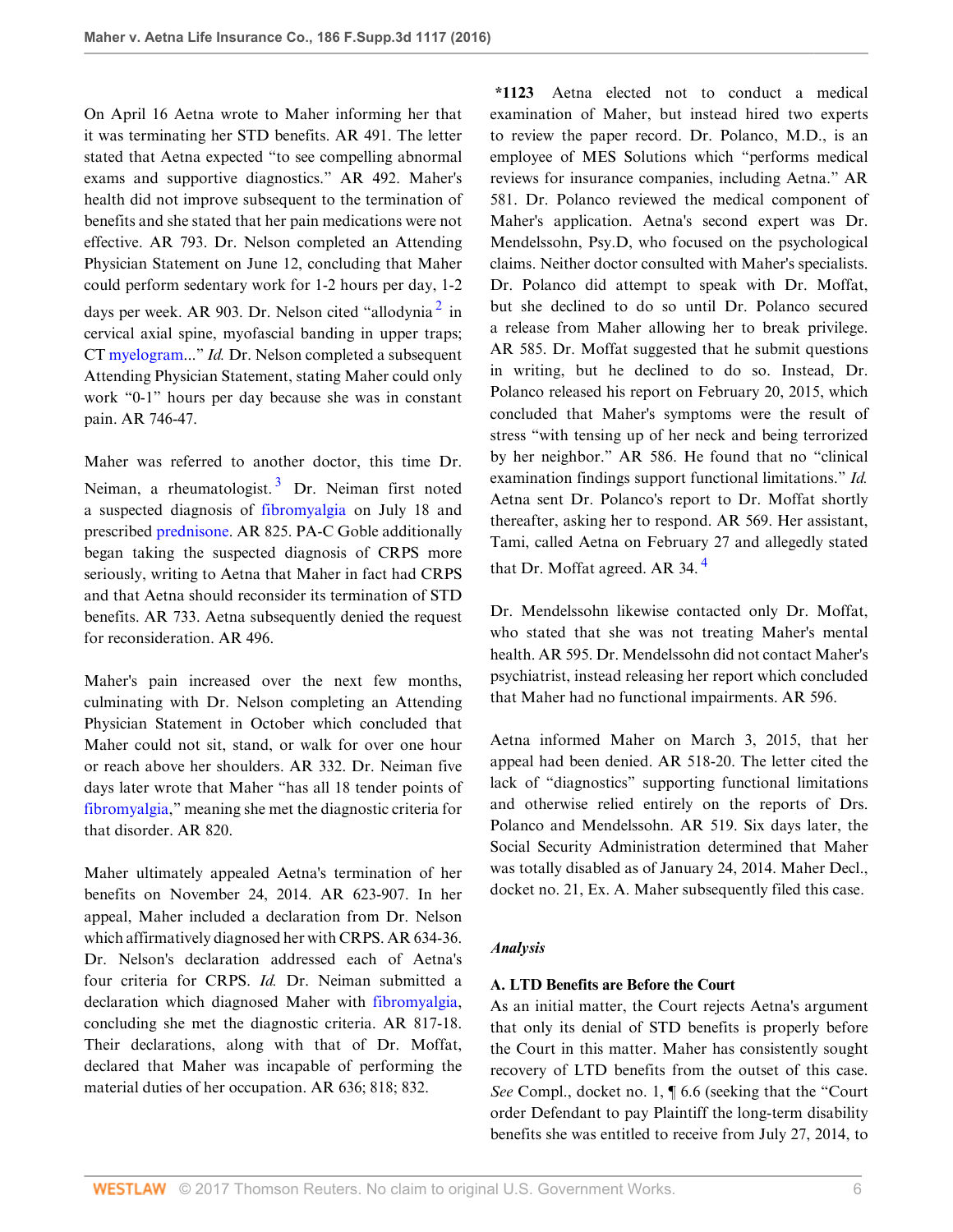the time of trial"); Joint Status Report, docket no. 9, at 2 ("This case involves a dispute over Plaintiff's eligibility for short-term and long-term disability benefits..."); Pl.'s Mot., docket no. 13, at 1 ("Plaintiff Maher respectfully moves this Court ... to enter judgment declaring her disabled within the meaning of short-term and long-term disability plans..."). In addition, Aetna actually rendered a decision on whether Maher met the criteria for LTD benefits. AR 518 (letter denying STD and LTD appeal dated March 3, 2015). In it, Aetna explicitly stated that LTD benefits were denied. *Id.* Thus, Maher raised her claim for LTD benefits and Aetna denied them. Nothing else is necessary to satisfy the exhaustion requirement. *See [Vaught v. Scottsdale Healthcare Corp.](http://www.westlaw.com/Link/Document/FullText?findType=Y&serNum=2017155182&pubNum=0000506&originatingDoc=I8d04fb601f1f11e6accba36daa2dab8f&refType=RP&fi=co_pp_sp_506_626&originationContext=document&vr=3.0&rs=cblt1.0&transitionType=DocumentItem&contextData=(sc.UserEnteredCitation)#co_pp_sp_506_626) Health Plan*[, 546 F.3d 620, 626 \(9th Cir.2008\).](http://www.westlaw.com/Link/Document/FullText?findType=Y&serNum=2017155182&pubNum=0000506&originatingDoc=I8d04fb601f1f11e6accba36daa2dab8f&refType=RP&fi=co_pp_sp_506_626&originationContext=document&vr=3.0&rs=cblt1.0&transitionType=DocumentItem&contextData=(sc.UserEnteredCitation)#co_pp_sp_506_626)

#### **B. Standard of Review is De Novo**

<span id="page-6-1"></span><span id="page-6-0"></span>**[\[1](#page-0-1)] [\[2](#page-0-2)]** The presumptive standard of review for appealing a denial of ERISA benefits is de novo. *[Firestone Tire &](http://www.westlaw.com/Link/Document/FullText?findType=Y&serNum=1989026578&pubNum=0000708&originatingDoc=I8d04fb601f1f11e6accba36daa2dab8f&refType=RP&originationContext=document&vr=3.0&rs=cblt1.0&transitionType=DocumentItem&contextData=(sc.UserEnteredCitation)) Rubber Co. v. Bruch*[, 489 U.S. 101, 115, 109 S.Ct. 948,](http://www.westlaw.com/Link/Document/FullText?findType=Y&serNum=1989026578&pubNum=0000708&originatingDoc=I8d04fb601f1f11e6accba36daa2dab8f&refType=RP&originationContext=document&vr=3.0&rs=cblt1.0&transitionType=DocumentItem&contextData=(sc.UserEnteredCitation)) [103 L.Ed.2d 80 \(1989\)](http://www.westlaw.com/Link/Document/FullText?findType=Y&serNum=1989026578&pubNum=0000708&originatingDoc=I8d04fb601f1f11e6accba36daa2dab8f&refType=RP&originationContext=document&vr=3.0&rs=cblt1.0&transitionType=DocumentItem&contextData=(sc.UserEnteredCitation)). However, if a plan "expressly and unambiguously gives the administrator discretion to determine eligibility," a reviewing court applies an **\*1124** abuse of discretion standard. *[Salomaa v. Honda Long](http://www.westlaw.com/Link/Document/FullText?findType=Y&serNum=2025355366&pubNum=0000506&originatingDoc=I8d04fb601f1f11e6accba36daa2dab8f&refType=RP&fi=co_pp_sp_506_673&originationContext=document&vr=3.0&rs=cblt1.0&transitionType=DocumentItem&contextData=(sc.UserEnteredCitation)#co_pp_sp_506_673) Term Disability Plan*[, 642 F.3d 666, 673 \(9th Cir.2011\)](http://www.westlaw.com/Link/Document/FullText?findType=Y&serNum=2025355366&pubNum=0000506&originatingDoc=I8d04fb601f1f11e6accba36daa2dab8f&refType=RP&fi=co_pp_sp_506_673&originationContext=document&vr=3.0&rs=cblt1.0&transitionType=DocumentItem&contextData=(sc.UserEnteredCitation)#co_pp_sp_506_673). When that standard applies, the central question is whether the decision to deny benefits was reasonable. *[Id.](http://www.westlaw.com/Link/Document/FullText?findType=Y&serNum=2025355366&pubNum=0000506&originatingDoc=I8d04fb601f1f11e6accba36daa2dab8f&refType=RP&fi=co_pp_sp_506_675&originationContext=document&vr=3.0&rs=cblt1.0&transitionType=DocumentItem&contextData=(sc.UserEnteredCitation)#co_pp_sp_506_675)* [at 675.](http://www.westlaw.com/Link/Document/FullText?findType=Y&serNum=2025355366&pubNum=0000506&originatingDoc=I8d04fb601f1f11e6accba36daa2dab8f&refType=RP&fi=co_pp_sp_506_675&originationContext=document&vr=3.0&rs=cblt1.0&transitionType=DocumentItem&contextData=(sc.UserEnteredCitation)#co_pp_sp_506_675) "[T]he test for abuse of discretion in a factual determination (as opposed to legal error) is whether we are left with a definite and firm conviction that a mistake has been committed." *Id.* [at 676](http://www.westlaw.com/Link/Document/FullText?findType=Y&serNum=2025355366&pubNum=0000506&originatingDoc=I8d04fb601f1f11e6accba36daa2dab8f&refType=RP&fi=co_pp_sp_506_676&originationContext=document&vr=3.0&rs=cblt1.0&transitionType=DocumentItem&contextData=(sc.UserEnteredCitation)#co_pp_sp_506_676) (quoting *[United States](http://www.westlaw.com/Link/Document/FullText?findType=Y&serNum=2020306289&pubNum=0000506&originatingDoc=I8d04fb601f1f11e6accba36daa2dab8f&refType=RP&fi=co_pp_sp_506_1262&originationContext=document&vr=3.0&rs=cblt1.0&transitionType=DocumentItem&contextData=(sc.UserEnteredCitation)#co_pp_sp_506_1262) v. Hinkson*[, 585 F.3d 1247, 1262 \(9th Cir.2009\)](http://www.westlaw.com/Link/Document/FullText?findType=Y&serNum=2020306289&pubNum=0000506&originatingDoc=I8d04fb601f1f11e6accba36daa2dab8f&refType=RP&fi=co_pp_sp_506_1262&originationContext=document&vr=3.0&rs=cblt1.0&transitionType=DocumentItem&contextData=(sc.UserEnteredCitation)#co_pp_sp_506_1262) (en banc)) (internal quotations omitted). The parties contest the applicable standard of review.

# <span id="page-6-2"></span>1. Short Term Disability

**[\[3](#page-0-0)]** Aetna argues that the SPD conveys the necessary discretionary authority it needs to interpret the plan. The SPD provides that the administrator has the "exclusive right, power, and authority, in its sole and absolute discretion, to [a]dminister, apply construe, and interpret the Plan and all related Plan documents." AR 1141. Maher responds that the SPD is not part of the Plan and cannot grant Aetna discretionary authority.

In *CIGNA Corp. v. Amara*[, 563 U.S. 421, 131 S.Ct.](http://www.westlaw.com/Link/Document/FullText?findType=Y&serNum=2025286347&pubNum=0000708&originatingDoc=I8d04fb601f1f11e6accba36daa2dab8f&refType=RP&originationContext=document&vr=3.0&rs=cblt1.0&transitionType=DocumentItem&contextData=(sc.UserEnteredCitation)) [1866, 179 L.Ed.2d 843 \(2011\),](http://www.westlaw.com/Link/Document/FullText?findType=Y&serNum=2025286347&pubNum=0000708&originatingDoc=I8d04fb601f1f11e6accba36daa2dab8f&refType=RP&originationContext=document&vr=3.0&rs=cblt1.0&transitionType=DocumentItem&contextData=(sc.UserEnteredCitation)) the Supreme Court rejected an argument that the SPD contained terms of an ERISA plan. It concluded "that the summary documents, important as they are, provide communication with beneficiaries *about* the plan, but that their statements do not themselves constitute the *terms* of the plan for purposes of § 502(a)(1)(B)." *Id.* [at 437, 131 S.Ct.](http://www.westlaw.com/Link/Document/FullText?findType=Y&serNum=2025286347&pubNum=0000708&originatingDoc=I8d04fb601f1f11e6accba36daa2dab8f&refType=RP&originationContext=document&vr=3.0&rs=cblt1.0&transitionType=DocumentItem&contextData=(sc.UserEnteredCitation)) [1866](http://www.westlaw.com/Link/Document/FullText?findType=Y&serNum=2025286347&pubNum=0000708&originatingDoc=I8d04fb601f1f11e6accba36daa2dab8f&refType=RP&originationContext=document&vr=3.0&rs=cblt1.0&transitionType=DocumentItem&contextData=(sc.UserEnteredCitation)) (emphases in original). Subsequent courts have consistently held that SPDs cannot conflict with plan documents. *See, e.g.*, *[Becker v. Williams](http://www.westlaw.com/Link/Document/FullText?findType=Y&serNum=2035344248&pubNum=0000506&originatingDoc=I8d04fb601f1f11e6accba36daa2dab8f&refType=RP&fi=co_pp_sp_506_1039&originationContext=document&vr=3.0&rs=cblt1.0&transitionType=DocumentItem&contextData=(sc.UserEnteredCitation)#co_pp_sp_506_1039)*, 777 F.3d 1035, [1039 n. 3 \(9th Cir.2015\)](http://www.westlaw.com/Link/Document/FullText?findType=Y&serNum=2035344248&pubNum=0000506&originatingDoc=I8d04fb601f1f11e6accba36daa2dab8f&refType=RP&fi=co_pp_sp_506_1039&originationContext=document&vr=3.0&rs=cblt1.0&transitionType=DocumentItem&contextData=(sc.UserEnteredCitation)#co_pp_sp_506_1039); *[Mirick v. Prudential Ins. Co.](http://www.westlaw.com/Link/Document/FullText?findType=Y&serNum=2036167988&pubNum=0007903&originatingDoc=I8d04fb601f1f11e6accba36daa2dab8f&refType=RP&fi=co_pp_sp_7903_1097&originationContext=document&vr=3.0&rs=cblt1.0&transitionType=DocumentItem&contextData=(sc.UserEnteredCitation)#co_pp_sp_7903_1097) of Am.*[, 100 F.Supp.3d 1094, 1097 \(W.D.Wash.2015\)](http://www.westlaw.com/Link/Document/FullText?findType=Y&serNum=2036167988&pubNum=0007903&originatingDoc=I8d04fb601f1f11e6accba36daa2dab8f&refType=RP&fi=co_pp_sp_7903_1097&originationContext=document&vr=3.0&rs=cblt1.0&transitionType=DocumentItem&contextData=(sc.UserEnteredCitation)#co_pp_sp_7903_1097); ERISA Prac. & Litig. § 12:38 (2014) ("Stated succinctly, post-*[Amara](http://www.westlaw.com/Link/Document/FullText?findType=Y&serNum=2025286347&pubNum=0000780&originatingDoc=I8d04fb601f1f11e6accba36daa2dab8f&refType=RP&originationContext=document&vr=3.0&rs=cblt1.0&transitionType=DocumentItem&contextData=(sc.UserEnteredCitation))*, if the plan document and SPD conflict, the plan document prevails."). Even so, courts have recognized that the traditional dichotomy between a separate "Plan" and SPD is not required. Instead, in some circumstances the same document can be both the SPD *and* the Plan. *See [Prichard v. Metropolitan Life Ins.](http://www.westlaw.com/Link/Document/FullText?findType=Y&serNum=2036087645&pubNum=0000506&originatingDoc=I8d04fb601f1f11e6accba36daa2dab8f&refType=RP&fi=co_pp_sp_506_1169&originationContext=document&vr=3.0&rs=cblt1.0&transitionType=DocumentItem&contextData=(sc.UserEnteredCitation)#co_pp_sp_506_1169) Co.*[, 783 F.3d 1166, 1169 \(9th Cir.2015\)](http://www.westlaw.com/Link/Document/FullText?findType=Y&serNum=2036087645&pubNum=0000506&originatingDoc=I8d04fb601f1f11e6accba36daa2dab8f&refType=RP&fi=co_pp_sp_506_1169&originationContext=document&vr=3.0&rs=cblt1.0&transitionType=DocumentItem&contextData=(sc.UserEnteredCitation)#co_pp_sp_506_1169) ("Although it would seem peculiar for a document meant to 'apprise' participants of their rights '*under the plan*' to be itself part of the 'plan,' apparently, particularly in the context of health plans, the SPD is sometimes argued to *be* the plan; that is, to serve simultaneously as the governing plan document.") (quoting *Amara*[, 563 U.S. at 446, 131](http://www.westlaw.com/Link/Document/FullText?findType=Y&serNum=2025286347&pubNum=0000708&originatingDoc=I8d04fb601f1f11e6accba36daa2dab8f&refType=RP&originationContext=document&vr=3.0&rs=cblt1.0&transitionType=DocumentItem&contextData=(sc.UserEnteredCitation)) [S.Ct. 1866](http://www.westlaw.com/Link/Document/FullText?findType=Y&serNum=2025286347&pubNum=0000708&originatingDoc=I8d04fb601f1f11e6accba36daa2dab8f&refType=RP&originationContext=document&vr=3.0&rs=cblt1.0&transitionType=DocumentItem&contextData=(sc.UserEnteredCitation)) (Scalia, J., concurring in judgment) (emphases in original)). Similarly, "the Plan" could be diffused throughout a number of documents which make one consolidated whole for purposes of ERISA. *See [Bd. o f](http://www.westlaw.com/Link/Document/FullText?findType=Y&serNum=2034861579&pubNum=0006538&originatingDoc=I8d04fb601f1f11e6accba36daa2dab8f&refType=RP&fi=co_pp_sp_6538_910&originationContext=document&vr=3.0&rs=cblt1.0&transitionType=DocumentItem&contextData=(sc.UserEnteredCitation)#co_pp_sp_6538_910) [Trs. of Nat. Elevator Indus. Health Ben. Plan v. Montanile](http://www.westlaw.com/Link/Document/FullText?findType=Y&serNum=2034861579&pubNum=0006538&originatingDoc=I8d04fb601f1f11e6accba36daa2dab8f&refType=RP&fi=co_pp_sp_6538_910&originationContext=document&vr=3.0&rs=cblt1.0&transitionType=DocumentItem&contextData=(sc.UserEnteredCitation)#co_pp_sp_6538_910)*, [593 Fed.Appx. 903, 910 \(11th Cir.2014\),](http://www.westlaw.com/Link/Document/FullText?findType=Y&serNum=2034861579&pubNum=0006538&originatingDoc=I8d04fb601f1f11e6accba36daa2dab8f&refType=RP&fi=co_pp_sp_6538_910&originationContext=document&vr=3.0&rs=cblt1.0&transitionType=DocumentItem&contextData=(sc.UserEnteredCitation)#co_pp_sp_6538_910) *rev'd on other grounds*, [––– U.S. ––––, 136 S.Ct. 651, 193 L.Ed.2d 556](http://www.westlaw.com/Link/Document/FullText?findType=Y&serNum=2038092113&pubNum=0000708&originatingDoc=I8d04fb601f1f11e6accba36daa2dab8f&refType=RP&originationContext=document&vr=3.0&rs=cblt1.0&transitionType=DocumentItem&contextData=(sc.UserEnteredCitation)) [\(2016\).](http://www.westlaw.com/Link/Document/FullText?findType=Y&serNum=2038092113&pubNum=0000708&originatingDoc=I8d04fb601f1f11e6accba36daa2dab8f&refType=RP&originationContext=document&vr=3.0&rs=cblt1.0&transitionType=DocumentItem&contextData=(sc.UserEnteredCitation))

Notably, Aetna has failed to demonstrate that this is such a case. The Administrative Record provided by Aetna as part of this appeal contains two documents which could conceivably be Plan documents. The first is the "Disability, Life, and Accident Plans—Summary Plan Description 2009 Edition." AR 1049-1153. The second is a document titled "Non-Union Long Term Disability." AR 1154-1233. Of the two, Aetna argues that the first is both the SPD for the Plan generally and the sole Plan document for STD benefits. From its review of the record, the Court concludes Aetna cannot show that the Plan "expressly and unambiguously" gives Aetna discretion with respect to STD benefits.

The SPD makes a number of references to "the Plan" which strongly suggest that such a document does in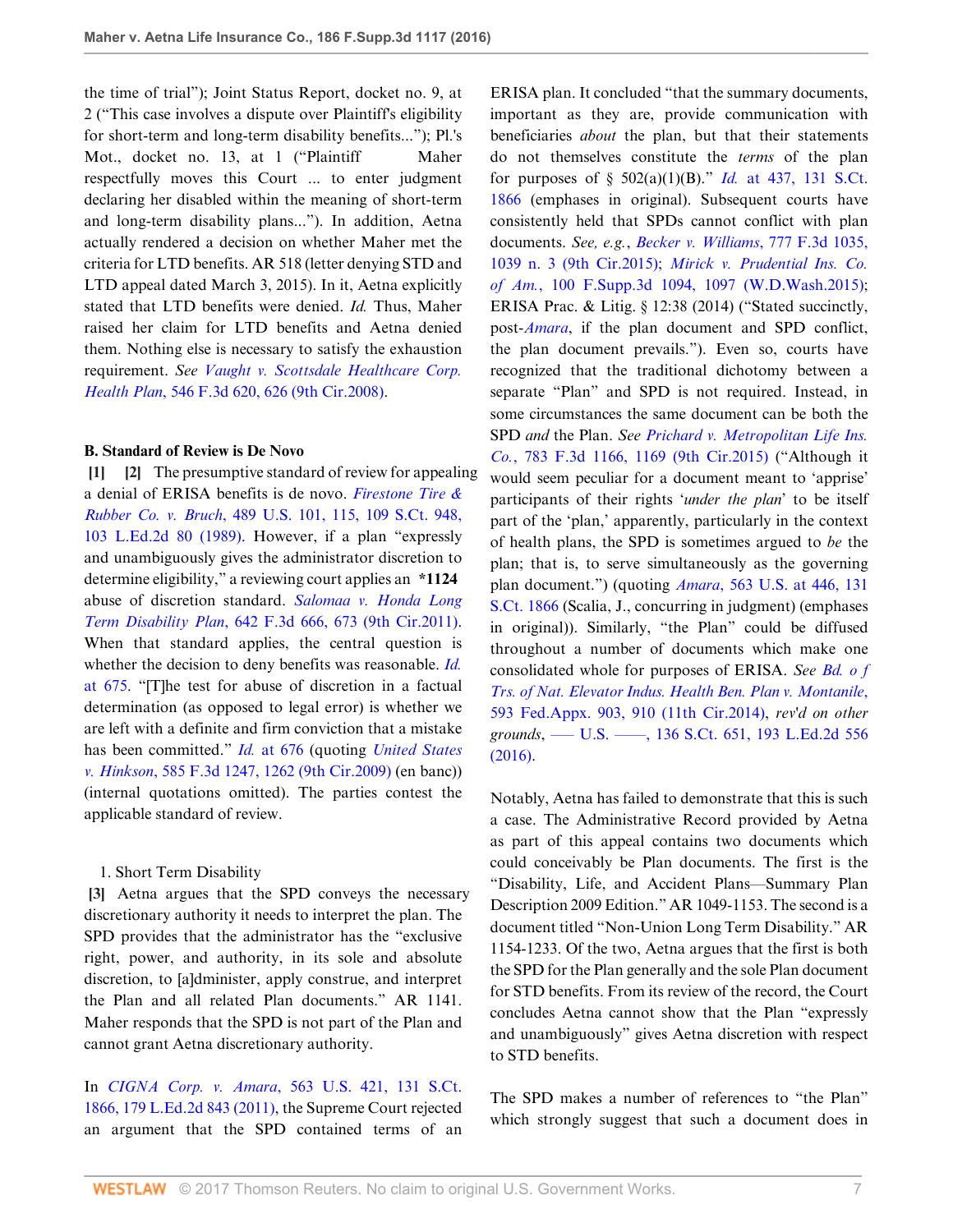fact exist. For **\*1125** example, the cover of the SPD refers to the "Boeing Company Employee Health and Welfare Benefit Plan (the 'Plan')." AR 1049. On the very next page, the SPD states that "[i]f there is any conflict between the information in this booklet and the official Plan document, the official Plan document will govern." AR 1050. The SPD finally describes the "Plan Document" as "The Boeing Company Master Welfare Plan." AR 1143. In light of the frequent references to the existence of a separate "Plan Document" as well as a provision contemplating a disagreement between the SPD and Plan Document, the Court cannot conclude that the SPD *is* the Plan Document. The SPD does not grant discretionary authority to Aetna in administering STD benefits. Review of the denial of STD benefits will be de novo.

# <span id="page-7-0"></span>2. Long-Term Disability

**[\[4](#page-1-0)]** The Administrative Record does, however, contain the LTD policy which includes a provision granting Aetna discretionary authority. The policy reads:

> Aetna is a fiduciary with complete authority to review all denied claims for benefits under this policy. In exercising such fiduciary responsibility, Aetna shall have discretionary authority to: determine whether and to what extent employees and beneficiaries are entitled to benefits; and construe any disputed or doubtful terms of this policy.

AR 1212. Maher contends that the Washington Administrative Code has banned these sorts of grants of discretionary authority in insurance policies. *See* [WAC 284–96–012\(1\)](http://www.westlaw.com/Link/Document/FullText?findType=L&pubNum=1003807&cite=WAADC284-96-012&originatingDoc=I8d04fb601f1f11e6accba36daa2dab8f&refType=LQ&originationContext=document&vr=3.0&rs=cblt1.0&transitionType=DocumentItem&contextData=(sc.UserEnteredCitation)). Enacted in 2009, [WAC 284–96–](http://www.westlaw.com/Link/Document/FullText?findType=L&pubNum=1003807&cite=WAADC284-96-012&originatingDoc=I8d04fb601f1f11e6accba36daa2dab8f&refType=LQ&originationContext=document&vr=3.0&rs=cblt1.0&transitionType=DocumentItem&contextData=(sc.UserEnteredCitation))  $012(1)$  provides that "No disability insurance policy may contain a discretionary clause," meaning "a provision that purports to reserve discretion to an insurer, its agents, officers, or designee in interpreting the terms of a policy or deciding eligibility for benefits." The section explicitly states its purpose as avoiding a result where "deference must be given to the insurer's interpretation of the contract or claim decision." [WAC 284–96–012\(1\)\(e\)](http://www.westlaw.com/Link/Document/FullText?findType=L&pubNum=1003807&cite=WAADC284-96-012&originatingDoc=I8d04fb601f1f11e6accba36daa2dab8f&refType=LQ&originationContext=document&vr=3.0&rs=cblt1.0&transitionType=DocumentItem&contextData=(sc.UserEnteredCitation)).

Though little discussed in Washington cases, courts in this district have uniformly applied the provision to invalidate grants of authority in insurance policies. *See, e.g.*, *[Mirick](http://www.westlaw.com/Link/Document/FullText?findType=Y&serNum=2036167988&pubNum=0007903&originatingDoc=I8d04fb601f1f11e6accba36daa2dab8f&refType=RP&originationContext=document&vr=3.0&rs=cblt1.0&transitionType=DocumentItem&contextData=(sc.UserEnteredCitation))*, [100 F.Supp.3d 1094](http://www.westlaw.com/Link/Document/FullText?findType=Y&serNum=2036167988&pubNum=0007903&originatingDoc=I8d04fb601f1f11e6accba36daa2dab8f&refType=RP&originationContext=document&vr=3.0&rs=cblt1.0&transitionType=DocumentItem&contextData=(sc.UserEnteredCitation)); *[Bourland v. Hartford Life & Acc.](http://www.westlaw.com/Link/Document/FullText?findType=Y&serNum=2034375501&pubNum=0000999&originatingDoc=I8d04fb601f1f11e6accba36daa2dab8f&refType=RP&originationContext=document&vr=3.0&rs=cblt1.0&transitionType=DocumentItem&contextData=(sc.UserEnteredCitation)) Ins. Co.*[, 2014 WL 4748218 \(W.D.Wash. Sept. 24, 2014\)](http://www.westlaw.com/Link/Document/FullText?findType=Y&serNum=2034375501&pubNum=0000999&originatingDoc=I8d04fb601f1f11e6accba36daa2dab8f&refType=RP&originationContext=document&vr=3.0&rs=cblt1.0&transitionType=DocumentItem&contextData=(sc.UserEnteredCitation)); *[Landree v. Prudential Ins. Co. of Am.](http://www.westlaw.com/Link/Document/FullText?findType=Y&serNum=2025510016&pubNum=0004637&originatingDoc=I8d04fb601f1f11e6accba36daa2dab8f&refType=RP&fi=co_pp_sp_4637_1268&originationContext=document&vr=3.0&rs=cblt1.0&transitionType=DocumentItem&contextData=(sc.UserEnteredCitation)#co_pp_sp_4637_1268)*, 833 F.Supp.2d [1266, 1268 \(W.D.Wash.2011\)](http://www.westlaw.com/Link/Document/FullText?findType=Y&serNum=2025510016&pubNum=0004637&originatingDoc=I8d04fb601f1f11e6accba36daa2dab8f&refType=RP&fi=co_pp_sp_4637_1268&originationContext=document&vr=3.0&rs=cblt1.0&transitionType=DocumentItem&contextData=(sc.UserEnteredCitation)#co_pp_sp_4637_1268). Because Aetna pays LTD benefits for Boeing, the WAC provision applies and review is de novo. [5](#page-11-4)

# <span id="page-7-5"></span>**C. De Novo Analysis**

<span id="page-7-1"></span>**[\[5](#page-1-1)]** The Court concludes the overwhelming weight of medical evidence supports a finding that Maher is disabled for purposes of STD and LTD benefits. Every doctor who examined Maher observed significant pain and offered no reason to believe her to be anything less than fully credible. These doctors offered a bevy of medical evidence which painted a stark picture of Maher's functional limitations. For example, Dr. Nelson offered a declaration which diagnosed Maher with CRPS and concluded that due to "her chronic and severe pain, her fatigue and exhaustion, her cognitive fog, and her inability to use a computer for more than 5-10 minutes at a time due to pain, Ms. Maher is presently unable to perform the material and substantial duties of her occupation." AR 636. Drs. Moffat and Neiman similarly offered declarations which conclude Maher was incapable **\*1126** of working at her job. AR 818; 832. In addition, Maher later received an award of SSDI benefits which, although not binding upon the Court, is evidence weighing in favor of her meeting the Plan's definition of disability. *See, e.g.*, *Bledsoe v. Metropolitan Life Ins.*[, 90 F.Supp.3d 901, 917](http://www.westlaw.com/Link/Document/FullText?findType=Y&serNum=2035483862&pubNum=0007903&originatingDoc=I8d04fb601f1f11e6accba36daa2dab8f&refType=RP&fi=co_pp_sp_7903_917&originationContext=document&vr=3.0&rs=cblt1.0&transitionType=DocumentItem&contextData=(sc.UserEnteredCitation)#co_pp_sp_7903_917) [\(C.D.Cal.2015\)](http://www.westlaw.com/Link/Document/FullText?findType=Y&serNum=2035483862&pubNum=0007903&originatingDoc=I8d04fb601f1f11e6accba36daa2dab8f&refType=RP&fi=co_pp_sp_7903_917&originationContext=document&vr=3.0&rs=cblt1.0&transitionType=DocumentItem&contextData=(sc.UserEnteredCitation)#co_pp_sp_7903_917) (noting that an "SSDI award does help Plaintiff's showing that she is disabled"). Simply put, the evidence uniformly shows that Maher was disabled as of January 2014.

# **D. Abuse of Discretion Review**

<span id="page-7-4"></span><span id="page-7-3"></span><span id="page-7-2"></span>**[\[6](#page-1-2)] [\[7\]](#page-1-3) [\[8\]](#page-1-4)** The Court also concludes that even if Aetna had discretionary authority for either the STD or LTD benefits, that Aetna abused its discretion in denying them. In reviewing under this standard, the Court considers all relevant factors. *[Abatie v. Alta Health & Life Ins.](http://www.westlaw.com/Link/Document/FullText?findType=Y&serNum=2009728490&pubNum=0000506&originatingDoc=I8d04fb601f1f11e6accba36daa2dab8f&refType=RP&fi=co_pp_sp_506_968&originationContext=document&vr=3.0&rs=cblt1.0&transitionType=DocumentItem&contextData=(sc.UserEnteredCitation)#co_pp_sp_506_968) Co.*[, 458 F.3d 955, 968 \(9th Cir.2006\)](http://www.westlaw.com/Link/Document/FullText?findType=Y&serNum=2009728490&pubNum=0000506&originatingDoc=I8d04fb601f1f11e6accba36daa2dab8f&refType=RP&fi=co_pp_sp_506_968&originationContext=document&vr=3.0&rs=cblt1.0&transitionType=DocumentItem&contextData=(sc.UserEnteredCitation)#co_pp_sp_506_968). "A district court, when faced with all the facts and circumstances, must decide in each case how much or how little to credit the plan administrator's reason for denying insurance coverage." *[Id.](http://www.westlaw.com/Link/Document/FullText?findType=Y&serNum=2009728490&pubNum=0000506&originatingDoc=I8d04fb601f1f11e6accba36daa2dab8f&refType=RP&originationContext=document&vr=3.0&rs=cblt1.0&transitionType=DocumentItem&contextData=(sc.UserEnteredCitation))* Aetna's interpretation of the plan will not be disturbed so long as it is "reasonable." *Salomaa*[, 642 F.3d](http://www.westlaw.com/Link/Document/FullText?findType=Y&serNum=2025355366&pubNum=0000506&originatingDoc=I8d04fb601f1f11e6accba36daa2dab8f&refType=RP&fi=co_pp_sp_506_675&originationContext=document&vr=3.0&rs=cblt1.0&transitionType=DocumentItem&contextData=(sc.UserEnteredCitation)#co_pp_sp_506_675) [at 675](http://www.westlaw.com/Link/Document/FullText?findType=Y&serNum=2025355366&pubNum=0000506&originatingDoc=I8d04fb601f1f11e6accba36daa2dab8f&refType=RP&fi=co_pp_sp_506_675&originationContext=document&vr=3.0&rs=cblt1.0&transitionType=DocumentItem&contextData=(sc.UserEnteredCitation)#co_pp_sp_506_675). However, if the plan administrator has a conflict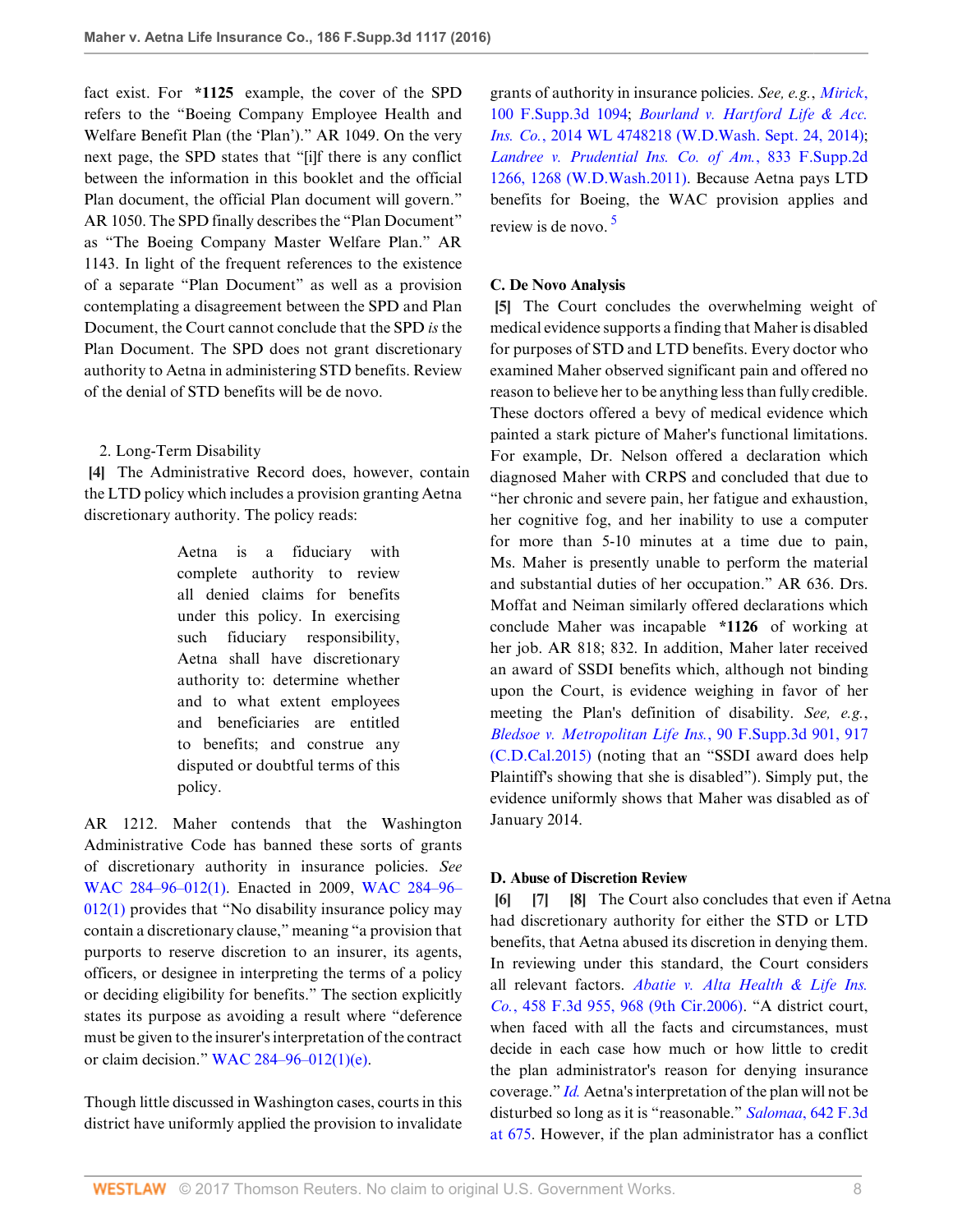of interest the Court reviews "with additional skepticism because the plan acts as judge in its own cause." *[Id.](http://www.westlaw.com/Link/Document/FullText?findType=Y&serNum=2025355366&pubNum=0000506&originatingDoc=I8d04fb601f1f11e6accba36daa2dab8f&refType=RP&originationContext=document&vr=3.0&rs=cblt1.0&transitionType=DocumentItem&contextData=(sc.UserEnteredCitation))*

# 1. Conflict of Interest

Maher argues that Aetna has a structural conflict of interest in evaluating disability claims because it both determines LTD eligibility and pays out the resulting benefits. In *[Firestone](http://www.westlaw.com/Link/Document/FullText?findType=Y&serNum=1989026578&pubNum=0000780&originatingDoc=I8d04fb601f1f11e6accba36daa2dab8f&refType=RP&originationContext=document&vr=3.0&rs=cblt1.0&transitionType=DocumentItem&contextData=(sc.UserEnteredCitation))*, the Supreme Court determined that if an administrator operates under a conflict of interest, the conflict "must be weighed as a factor in determining whether there is an abuse of discretion." *[Firestone](http://www.westlaw.com/Link/Document/FullText?findType=Y&serNum=1989026578&pubNum=0000708&originatingDoc=I8d04fb601f1f11e6accba36daa2dab8f&refType=RP&originationContext=document&vr=3.0&rs=cblt1.0&transitionType=DocumentItem&contextData=(sc.UserEnteredCitation))*, 489 [U.S. at 115, 109 S.Ct. 948](http://www.westlaw.com/Link/Document/FullText?findType=Y&serNum=1989026578&pubNum=0000708&originatingDoc=I8d04fb601f1f11e6accba36daa2dab8f&refType=RP&originationContext=document&vr=3.0&rs=cblt1.0&transitionType=DocumentItem&contextData=(sc.UserEnteredCitation)). Later expanding on that concept, the Supreme Court concluded that it was a conflict of interest for the same entity to both fund a plan and evaluate claims for benefits under it. *[Metropolitan](http://www.westlaw.com/Link/Document/FullText?findType=Y&serNum=2016336257&pubNum=0000708&originatingDoc=I8d04fb601f1f11e6accba36daa2dab8f&refType=RP&originationContext=document&vr=3.0&rs=cblt1.0&transitionType=DocumentItem&contextData=(sc.UserEnteredCitation)) Life Ins. Co. v. Glenn*[, 554 U.S. 105, 112, 128 S.Ct. 2343,](http://www.westlaw.com/Link/Document/FullText?findType=Y&serNum=2016336257&pubNum=0000708&originatingDoc=I8d04fb601f1f11e6accba36daa2dab8f&refType=RP&originationContext=document&vr=3.0&rs=cblt1.0&transitionType=DocumentItem&contextData=(sc.UserEnteredCitation)) [171 L.Ed.2d 299 \(2008\)](http://www.westlaw.com/Link/Document/FullText?findType=Y&serNum=2016336257&pubNum=0000708&originatingDoc=I8d04fb601f1f11e6accba36daa2dab8f&refType=RP&originationContext=document&vr=3.0&rs=cblt1.0&transitionType=DocumentItem&contextData=(sc.UserEnteredCitation)). In such circumstances, the insurer "has an incentive to pay as little in benefits as possible to plan participants because the less money the insurer pays out, the more money it retains in its own coffers." *[Abatie](http://www.westlaw.com/Link/Document/FullText?findType=Y&serNum=2009728490&pubNum=0000506&originatingDoc=I8d04fb601f1f11e6accba36daa2dab8f&refType=RP&fi=co_pp_sp_506_966&originationContext=document&vr=3.0&rs=cblt1.0&transitionType=DocumentItem&contextData=(sc.UserEnteredCitation)#co_pp_sp_506_966)*, [458 F.3d at 966.](http://www.westlaw.com/Link/Document/FullText?findType=Y&serNum=2009728490&pubNum=0000506&originatingDoc=I8d04fb601f1f11e6accba36daa2dab8f&refType=RP&fi=co_pp_sp_506_966&originationContext=document&vr=3.0&rs=cblt1.0&transitionType=DocumentItem&contextData=(sc.UserEnteredCitation)#co_pp_sp_506_966)

Aetna responds that it has no responsibility for the payment of STD benefits and thus no structural conflict can exist. As for LTD benefits, Aetna argues that its denial was "procedural," insofar as the denial was based on Maher not having been disabled for a sufficiently long period.

The Court concludes that Aetna operated under a conflict of interest in determining both the STD and LTD applications. Aetna's position with respect to the "procedural" nature of the LTD denial is puzzling, given that Aetna readily admits that the "procedural ground" was that it did not believe Maher to have been disabled as of January 27, 2014. *See* Defs.' Reply, docket no. 23, at 5 (agreeing there is no requirement to have been on STD to receive LTD benefits). Given that the core issue of this case is whether Maher was disabled at that date, describing Aetna's denial as not being a substantive analysis of her condition makes no sense. Aetna had a conflict of interest in reviewing the LTD benefits.

<span id="page-8-0"></span>**[\[9](#page-2-2)]** The Court similarly concludes Aetna operated under a conflict of interest for the STD benefits in light of the joint nature of the disability application. Aetna is correct that normally there cannot be a conflict of interest unless the insurer both evaluates claims and pays benefits for any claims upheld. However, the STD and LTD benefits

are inextricably intertwined in this case. Aetna evaluates both STD and the first 24 months of LTD benefits under **\*1127** the same "own occupation" standard. *See* AR 1147-48. Aetna had an incentive to deny STD benefits because it would be logically difficult for Aetna to simultaneously grant one but not the other. *See [Rodas](http://www.westlaw.com/Link/Document/FullText?findType=Y&serNum=2036745728&pubNum=0000999&originatingDoc=I8d04fb601f1f11e6accba36daa2dab8f&refType=RP&originationContext=document&vr=3.0&rs=cblt1.0&transitionType=DocumentItem&contextData=(sc.UserEnteredCitation)) v. Standard Ins. Co.*[, 2015 WL 4477787, \\*3 \(C.D.Cal.](http://www.westlaw.com/Link/Document/FullText?findType=Y&serNum=2036745728&pubNum=0000999&originatingDoc=I8d04fb601f1f11e6accba36daa2dab8f&refType=RP&originationContext=document&vr=3.0&rs=cblt1.0&transitionType=DocumentItem&contextData=(sc.UserEnteredCitation)) [July 10, 2015\)](http://www.westlaw.com/Link/Document/FullText?findType=Y&serNum=2036745728&pubNum=0000999&originatingDoc=I8d04fb601f1f11e6accba36daa2dab8f&refType=RP&originationContext=document&vr=3.0&rs=cblt1.0&transitionType=DocumentItem&contextData=(sc.UserEnteredCitation)) (reasoning that an insurer had "an obvious stake in the decision to deny or grant" initial benefits not funded by insurer where insurer did fund a different period of benefits). Aetna operated under a functional conflict of interest and the Court accordingly reviews with "additional skepticism." *Salomaa*[, 642 F.3d at 675](http://www.westlaw.com/Link/Document/FullText?findType=Y&serNum=2025355366&pubNum=0000506&originatingDoc=I8d04fb601f1f11e6accba36daa2dab8f&refType=RP&fi=co_pp_sp_506_675&originationContext=document&vr=3.0&rs=cblt1.0&transitionType=DocumentItem&contextData=(sc.UserEnteredCitation)#co_pp_sp_506_675).

# 2. Aetna's Revocation of STD

Maher contends that Aetna's decision further "warrants substantial skepticism" because Aetna initially granted her STD application before ultimately terminating the benefits less than three months later without evidence of improvement. However, the line of authority Maher draws from is distinguishable in that the insurers in those cases had been paying benefits for an extended period of time before abruptly terminating them. *See, e.g.*, *[Bertelsen v. Hartford Life Ins. Co.](http://www.westlaw.com/Link/Document/FullText?findType=Y&serNum=2032735887&pubNum=0007903&originatingDoc=I8d04fb601f1f11e6accba36daa2dab8f&refType=RP&fi=co_pp_sp_7903_1073&originationContext=document&vr=3.0&rs=cblt1.0&transitionType=DocumentItem&contextData=(sc.UserEnteredCitation)#co_pp_sp_7903_1073)*, 1 F.Supp.3d [1060, 1073 \(E.D.Cal.2014\)](http://www.westlaw.com/Link/Document/FullText?findType=Y&serNum=2032735887&pubNum=0007903&originatingDoc=I8d04fb601f1f11e6accba36daa2dab8f&refType=RP&fi=co_pp_sp_7903_1073&originationContext=document&vr=3.0&rs=cblt1.0&transitionType=DocumentItem&contextData=(sc.UserEnteredCitation)#co_pp_sp_7903_1073) (insurer paid benefits for three years before issuing letter revoking benefits without explanation); *[Saffon v. Wells Fargo & Co. Long Term](http://www.westlaw.com/Link/Document/FullText?findType=Y&serNum=2015801487&pubNum=0000506&originatingDoc=I8d04fb601f1f11e6accba36daa2dab8f&refType=RP&fi=co_pp_sp_506_871&originationContext=document&vr=3.0&rs=cblt1.0&transitionType=DocumentItem&contextData=(sc.UserEnteredCitation)#co_pp_sp_506_871) Disability Plan*[, 522 F.3d 863, 871 \(9th Cir.2008\)](http://www.westlaw.com/Link/Document/FullText?findType=Y&serNum=2015801487&pubNum=0000506&originatingDoc=I8d04fb601f1f11e6accba36daa2dab8f&refType=RP&fi=co_pp_sp_506_871&originationContext=document&vr=3.0&rs=cblt1.0&transitionType=DocumentItem&contextData=(sc.UserEnteredCitation)#co_pp_sp_506_871) ("After all, MetLife had been paying Saffon long-term disability benefits for a year, which suggests that she was already disabled. In order to find her no longer disabled, one would expect the MRIs to show an *improvement*, not a lack of degeneration.") (emphasis in original).

<span id="page-8-1"></span>**[\[10](#page-2-0)]** Aetna's initial grant of STD benefits made clear that those benefits were meant only to be a stopgap until Maher was able to provide additional medical evidence as to her disability. *See* AR 476-77. In its letter, Aetna directed Maher to supply medical evidence which would provide Aetna "with a clear understanding of how your disability continues to affect your work capacity." AR 477; *see also* AR 361 (Aetna certified STD benefits to allow Maher to "complete additional consults w/ neuro, pain management and test (mri) [sic]"). Aetna's initial grant was based primarily on the exam and Attending Physician Statement of Dr. Moffat, Maher's general practitioner, who in turn relied heavily on subjective reports from Maher. AR 476. Aetna thus acted reasonably by initially granting benefits in a case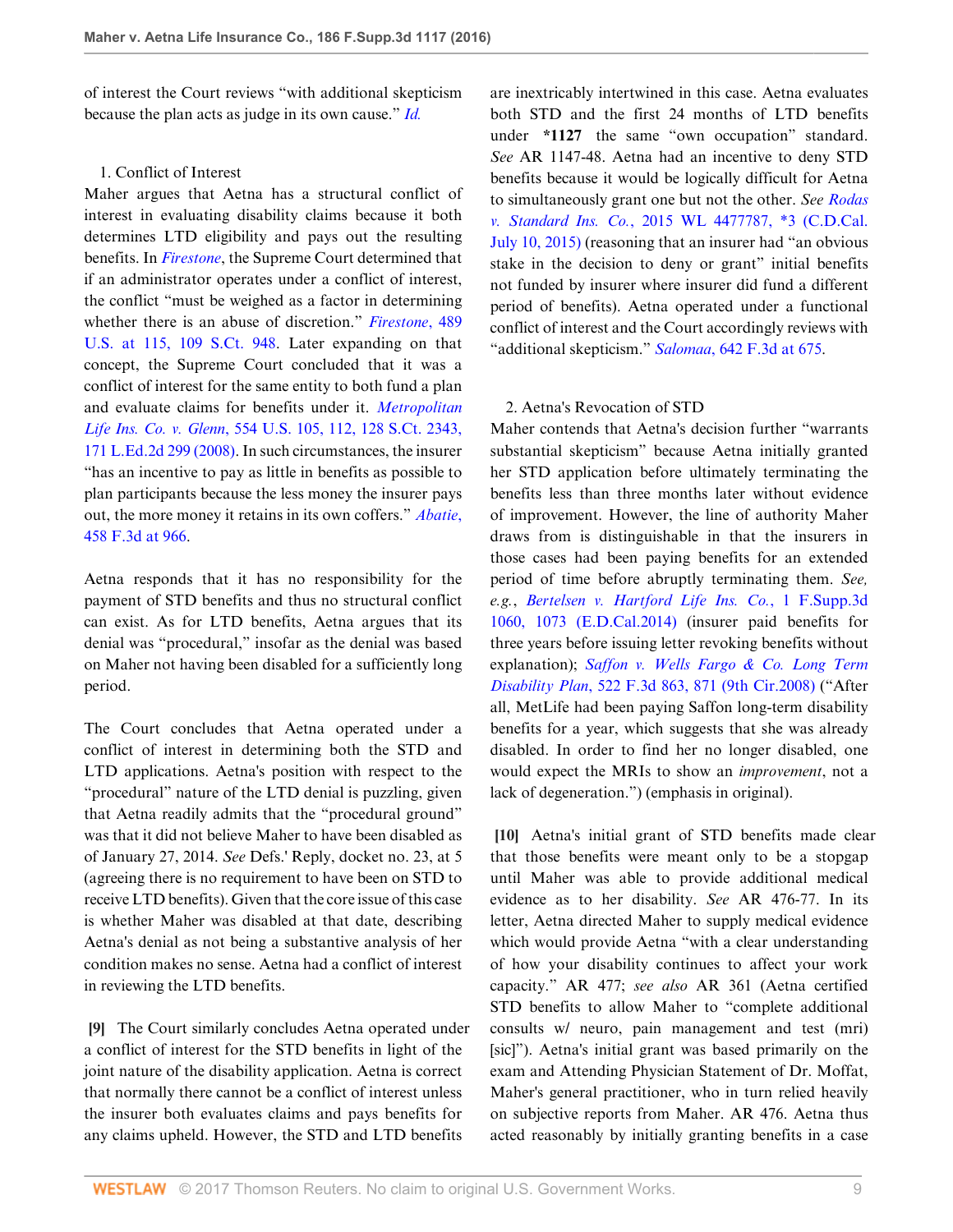which might be meritorious and then terminated them once a fuller medical picture was submitted. <sup>[6](#page-11-5)</sup> Requiring some heightened burden to terminate benefits in such circumstance would disincentivize administrators from making initial grants to many people who desperately rely on disability payments. *See [Ellis v. Liberty Life Assur. Co.](http://www.westlaw.com/Link/Document/FullText?findType=Y&serNum=2005547099&pubNum=0000506&originatingDoc=I8d04fb601f1f11e6accba36daa2dab8f&refType=RP&fi=co_pp_sp_506_273&originationContext=document&vr=3.0&rs=cblt1.0&transitionType=DocumentItem&contextData=(sc.UserEnteredCitation)#co_pp_sp_506_273) of Boston*[, 394 F.3d 262, 273 \(5th Cir.2004\)](http://www.westlaw.com/Link/Document/FullText?findType=Y&serNum=2005547099&pubNum=0000506&originatingDoc=I8d04fb601f1f11e6accba36daa2dab8f&refType=RP&fi=co_pp_sp_506_273&originationContext=document&vr=3.0&rs=cblt1.0&transitionType=DocumentItem&contextData=(sc.UserEnteredCitation)#co_pp_sp_506_273) (determining such a rule "would have a chilling effect on the promptness of granting initial benefits in the first place").

# <span id="page-9-0"></span>3. Misrepresentation of Dr. Moffat's Opinions

**[\[11](#page-2-1)]** Maher next argues that Aetna misrepresented the opinions of Dr. Moffat in order to support its decision to deny Maher's appeal. Dr. Moffat filled out an Attending Physician Statement which formed the backbone of Maher's initial STD application. *See* AR 1047-48. Dr. Moffat concluded that Maher had "no ability to work currently" due primarily to pain. *Id.* Dr. Moffat saw Maher numerous times throughout this process, consistently concluding that she was incapable of working. *See, e.g.*, AR 1042 (March 17, 2014 Attending **\*1128** Physician Statement). Maher's final administrative appeal included a declaration by Dr. Moffat which stated that Maher "remains unable to perform the material duties of her occupation." AR 832-33.

Despite Dr. Moffat's consistent opinion that Maher was not able to work, Aetna's final denial of Maher's appeal stated that "Dr. Moffat agrees with the occupational medicine physician reviewer's assessment," referring to Dr. Polanco who concluded there was no support for any functional limitations. AR 519 (letter denying appeal); AR 581-87 (Polanco report). How Aetna reached this conclusion is somewhat tortured. It appears that Dr. Polanco sought to receive Dr. Moffat's input on his report, but Dr. Moffat refused to break privilege without a written waiver by Maher. AR 585 (detailing Dr. Polanco's attempts at contact). Eventually Dr. Polanco submitted two written questions, at Dr. Moffat's suggestion. *Id.* Dr. Moffat's assistant Tami thereafter called Aetna and allegedly stated that Dr. Moffat "agrees." AR 452.

<span id="page-9-1"></span>**[\[12](#page-2-3)]** The Court concludes that it was unreasonable for Aetna to have relied on Dr. Moffat's "agreement" with Dr. Polanco's conclusion that there was no support for Maher's functional limitations. Maher has submitted a brief declaration of Dr. Moffat which clarifies that her

<span id="page-9-5"></span><span id="page-9-4"></span>"agreement" was solely that her "records do not contain objective clinical evidence of Ms. Maher's syndrome," but that she "has no reason to doubt her symptom report and stand[s] by prior statements regarding her ability to perform her own occupation at Boeing." Crawford Decl., docket no. 14, Ex. 1.<sup>[7](#page-11-6)</sup> However, even beyond Aetna's misinterpretation of Dr. Moffat's assistant's truncated relaying of Dr. Moffat's opinion, it was unreasonable for Aetna to conclude that Dr. Moffat would suddenly engage in a wholesale reversal of her consistent opinion. The limited nature of contact between Aetna and Dr. Moffat was insufficient for Aetna to conclude that Dr. Moffat had reversed her position. Accordingly, the Court weighs Aetna's reliance on Dr. Moffat as a factor for a finding that Aetna abused its discretion.

4. Aetna's Demand for Objective Proof of Disability Maher also argues that Aetna improperly required objective proof of her disability as a condition to receiving disability benefits. She contends that Aetna is demanding objective proof of pain, an inherently subjective phenomenon. Aetna counters that in light of objectively normal test results and "questions about the diagnosis of CRPS," it was reasonable to require some objectively verifiable manifestation of disability to accompany the self-reported pain. With respect to medical limitations, Aetna's final denial relied primarily on Dr. Polanco in concluding that there are no "clinical examination findings support[ing] functional limitations." AR 519.

<span id="page-9-3"></span><span id="page-9-2"></span>**[\[13](#page-2-4)] [\[14\]](#page-2-5)** The Ninth Circuit has observed that pain "is a completely subjective phenomenon and cannot be objectively verified or measured." *Saffon*[, 522 F.3d at](http://www.westlaw.com/Link/Document/FullText?findType=Y&serNum=2015801487&pubNum=0000506&originatingDoc=I8d04fb601f1f11e6accba36daa2dab8f&refType=RP&fi=co_pp_sp_506_873&originationContext=document&vr=3.0&rs=cblt1.0&transitionType=DocumentItem&contextData=(sc.UserEnteredCitation)#co_pp_sp_506_873) [873](http://www.westlaw.com/Link/Document/FullText?findType=Y&serNum=2015801487&pubNum=0000506&originatingDoc=I8d04fb601f1f11e6accba36daa2dab8f&refType=RP&fi=co_pp_sp_506_873&originationContext=document&vr=3.0&rs=cblt1.0&transitionType=DocumentItem&contextData=(sc.UserEnteredCitation)#co_pp_sp_506_873) (quoting *Fair v. Bowen*[, 885 F.2d 597, 601 \(9th](http://www.westlaw.com/Link/Document/FullText?findType=Y&serNum=1989130393&pubNum=0000350&originatingDoc=I8d04fb601f1f11e6accba36daa2dab8f&refType=RP&fi=co_pp_sp_350_601&originationContext=document&vr=3.0&rs=cblt1.0&transitionType=DocumentItem&contextData=(sc.UserEnteredCitation)#co_pp_sp_350_601) [Cir.1989\)](http://www.westlaw.com/Link/Document/FullText?findType=Y&serNum=1989130393&pubNum=0000350&originatingDoc=I8d04fb601f1f11e6accba36daa2dab8f&refType=RP&fi=co_pp_sp_350_601&originationContext=document&vr=3.0&rs=cblt1.0&transitionType=DocumentItem&contextData=(sc.UserEnteredCitation)#co_pp_sp_350_601) (internal quotations omitted)). Accordingly, "conditioning an award on the existence of evidence that cannot exist is arbitrary and capricious." **\*1129** *Salomaa*[, 642 F.3d at 678.](http://www.westlaw.com/Link/Document/FullText?findType=Y&serNum=2025355366&pubNum=0000506&originatingDoc=I8d04fb601f1f11e6accba36daa2dab8f&refType=RP&fi=co_pp_sp_506_678&originationContext=document&vr=3.0&rs=cblt1.0&transitionType=DocumentItem&contextData=(sc.UserEnteredCitation)#co_pp_sp_506_678) Acknowledging the risk of false claims based on chronic pain and [fibromyalgia](http://www.westlaw.com/Link/Document/FullText?entityType=disease&entityId=Ic21f0856475411db9765f9243f53508a&originationContext=document&transitionType=DocumentItem&contextData=(sc.Default)&vr=3.0&rs=cblt1.0), the Ninth Circuit still concluded that where a disability policy does not contain an exclusion for those conditions, the insurer "has taken on the risk of false claims for th [ese] difficult to diagnose condition[s]." *See [id.](http://www.westlaw.com/Link/Document/FullText?findType=Y&serNum=2025355366&pubNum=0000506&originatingDoc=I8d04fb601f1f11e6accba36daa2dab8f&refType=RP&originationContext=document&vr=3.0&rs=cblt1.0&transitionType=DocumentItem&contextData=(sc.UserEnteredCitation))* Thus, a "plan's denial is arbitrary to the extent that it was based on [a consulting physician's] implicit rejection of [a] Plaintiff's subjective complaints of pain." *[James v. AT](http://www.westlaw.com/Link/Document/FullText?findType=Y&serNum=2033507635&pubNum=0007903&originatingDoc=I8d04fb601f1f11e6accba36daa2dab8f&refType=RP&fi=co_pp_sp_7903_879&originationContext=document&vr=3.0&rs=cblt1.0&transitionType=DocumentItem&contextData=(sc.UserEnteredCitation)#co_pp_sp_7903_879) & T W.*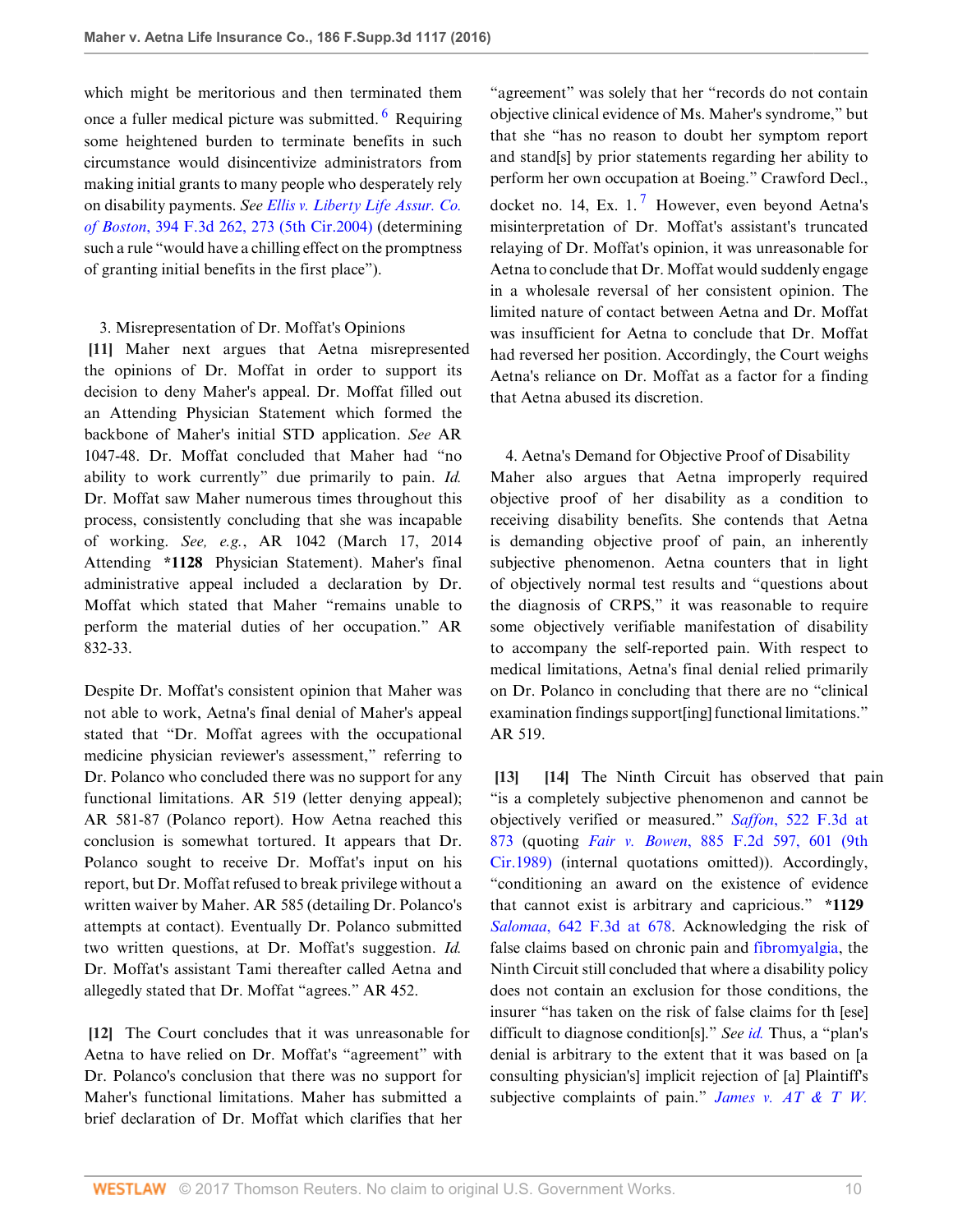*Disability Benefits Program*[, 41 F.Supp.3d 849, 879–80](http://www.westlaw.com/Link/Document/FullText?findType=Y&serNum=2033507635&pubNum=0007903&originatingDoc=I8d04fb601f1f11e6accba36daa2dab8f&refType=RP&fi=co_pp_sp_7903_879&originationContext=document&vr=3.0&rs=cblt1.0&transitionType=DocumentItem&contextData=(sc.UserEnteredCitation)#co_pp_sp_7903_879) [\(N.D.Cal.2014\)](http://www.westlaw.com/Link/Document/FullText?findType=Y&serNum=2033507635&pubNum=0007903&originatingDoc=I8d04fb601f1f11e6accba36daa2dab8f&refType=RP&fi=co_pp_sp_7903_879&originationContext=document&vr=3.0&rs=cblt1.0&transitionType=DocumentItem&contextData=(sc.UserEnteredCitation)#co_pp_sp_7903_879) (internal quotations omitted).

<span id="page-10-1"></span><span id="page-10-0"></span>**[\[15](#page-3-2)] [\[16\]](#page-3-0)** What Aetna *can* condition benefits upon is evidence that the pain has the effect of preventing Maher from working. *See, e.g.*, *[Taylor v. Reliance](http://www.westlaw.com/Link/Document/FullText?findType=Y&serNum=2026076879&pubNum=0004637&originatingDoc=I8d04fb601f1f11e6accba36daa2dab8f&refType=RP&fi=co_pp_sp_4637_1208&originationContext=document&vr=3.0&rs=cblt1.0&transitionType=DocumentItem&contextData=(sc.UserEnteredCitation)#co_pp_sp_4637_1208) Standard Life Ins. Co.*[, 837 F.Supp.2d 1194, 1208](http://www.westlaw.com/Link/Document/FullText?findType=Y&serNum=2026076879&pubNum=0004637&originatingDoc=I8d04fb601f1f11e6accba36daa2dab8f&refType=RP&fi=co_pp_sp_4637_1208&originationContext=document&vr=3.0&rs=cblt1.0&transitionType=DocumentItem&contextData=(sc.UserEnteredCitation)#co_pp_sp_4637_1208) [\(W.D.Wash.2011\)](http://www.westlaw.com/Link/Document/FullText?findType=Y&serNum=2026076879&pubNum=0004637&originatingDoc=I8d04fb601f1f11e6accba36daa2dab8f&refType=RP&fi=co_pp_sp_4637_1208&originationContext=document&vr=3.0&rs=cblt1.0&transitionType=DocumentItem&contextData=(sc.UserEnteredCitation)#co_pp_sp_4637_1208) ( "[Insurer] did not abuse its discretion in requiring [claimant] to submit evidence that his subjective complaints were severe enough to prevent him from performing his occupation."). Put another way, Aetna cannot demand objective evidence that Maher has pain, but it can insist on evidence as to what degree of function she has as a result of the pain. As to the latter, Dr. Polanco's report concludes that there "are no cognitive or medication side effects affecting functionality..." AR 586. This statement belies the record. Instead, the record is replete with references to functional impairments noted by Maher's doctors. As a sample, the Court notes that Dr. Neiman noted "anxiety, sleepiness, mental cloudiness, sleep problems, and headaches," AR 599; Dr. Nelson marked down "mental cloudiness from the medication, sleep problems, new pain, anxiety, swelling, itching, and headache," AR 789; Ms. Goble noted "mental cloudiness, sleep problems and headache," AR 793; and Dr. Price stated that Maher's symptoms are worse when sitting, standing, driving, or using a computer. AR 691. Not only did Maher's doctors note these types of symptoms, they often put them in terms of limitations of Maher's ability to work. For example, Dr. Nelson concluded Maher could only work 1-2 hours a day, 1-2 days per week as of April 2014. AR 903.

<span id="page-10-5"></span>In order to assist Aetna in interpreting their records, Drs. Moffat, Neiman, and Nelson submitted declarations summarizing their treatments. Each concluded that she was incapable of working due to her functional limitations that resulted from her pain. AR 636; 818; 832. Dr. Polanco wholly fails to explain why he disagrees with their findings, mostly failing even to address them at all. As a prime example, the Court is troubled by Dr. Polanco's summary rejection of Dr. Nelson's diagnosis of CRPS. Aetna previously published a "Clinical Policy Bulletin" (the "Bulletin") on CRPS,  $8\overline{ }$  $8\overline{ }$  which opens by noting that CRPS is "one of the major causes of disability." AR 637. The Bulletin lists four criteria necessary for a diagnosis of CRPS. AR 638. Dr. Nelson's declaration addresses each criterion that Aetna itself believes warrants a diagnosis.

AR 634. Yet, Dr. Polanco's report makes no mention to Dr. Nelson's diagnosis.

<span id="page-10-6"></span><span id="page-10-3"></span><span id="page-10-2"></span>**[\[17](#page-3-3)] [\[18](#page-3-4)]** Aetna was certainly entitled to rely on a consulting expert as opposed to conducting an in-person examination of Maher.<sup>[9](#page-11-8)</sup> However, it is an abuse of discretion for Aetna to rely on Dr. Polanco **\*1130** where he, at best, conclusorily rejects the findings of the doctors who actually examined her. *See [Evans v. UnumProvident](http://www.westlaw.com/Link/Document/FullText?findType=Y&serNum=2008230502&pubNum=0000506&originatingDoc=I8d04fb601f1f11e6accba36daa2dab8f&refType=RP&fi=co_pp_sp_506_878&originationContext=document&vr=3.0&rs=cblt1.0&transitionType=DocumentItem&contextData=(sc.UserEnteredCitation)#co_pp_sp_506_878) Corp.*[, 434 F.3d 866, 878–79 \(6th Cir.2006\)](http://www.westlaw.com/Link/Document/FullText?findType=Y&serNum=2008230502&pubNum=0000506&originatingDoc=I8d04fb601f1f11e6accba36daa2dab8f&refType=RP&fi=co_pp_sp_506_878&originationContext=document&vr=3.0&rs=cblt1.0&transitionType=DocumentItem&contextData=(sc.UserEnteredCitation)#co_pp_sp_506_878) (criticizing "the independent expert's conclusory assertions" which "failed to rebut the contrary conclusions of the physicians who conducted regular physical examinations"); *[Sanderson v.](http://www.westlaw.com/Link/Document/FullText?findType=Y&serNum=2003182857&pubNum=0004637&originatingDoc=I8d04fb601f1f11e6accba36daa2dab8f&refType=RP&fi=co_pp_sp_4637_474&originationContext=document&vr=3.0&rs=cblt1.0&transitionType=DocumentItem&contextData=(sc.UserEnteredCitation)#co_pp_sp_4637_474) Cont'l Cas. Corp.*[, 279 F.Supp.2d 466, 474 \(D.Del.2003\)](http://www.westlaw.com/Link/Document/FullText?findType=Y&serNum=2003182857&pubNum=0004637&originatingDoc=I8d04fb601f1f11e6accba36daa2dab8f&refType=RP&fi=co_pp_sp_4637_474&originationContext=document&vr=3.0&rs=cblt1.0&transitionType=DocumentItem&contextData=(sc.UserEnteredCitation)#co_pp_sp_4637_474) ("[A]s [insurer's expert] did not examine Sanderson personally, the court finds it suspect that Continental would have so easily accepted his report over the findings of Sanderson's treating physicians, and her own, albeit subjective complaints of pain."). Aetna was entitled to credit its reviewing experts' opinions, but only if those opinions properly addressed the evidence. The Court concludes that Aetna's failure to properly address countervailing evidence is a factor weighing in favor of a finding that Aetna abused its discretion.  $\frac{10}{2}$  $\frac{10}{2}$  $\frac{10}{2}$ 

#### <span id="page-10-7"></span>5. Weighing the Factors

In light of the foregoing issues, the Court concludes that Aetna abused its discretion in denying Maher's STD and LTD benefits. Aetna operated under a structural conflict of interest with respect to LTD benefits and a functional one for STD benefits due to the identical standards. Dr. Moffat's consistent opinion that Maher's pain prevented her from working was, through a wholly inadequate process of missed phone calls and an assistant talking to a claims representative, converted into evidence against Maher. And most troublingly, Aetna failed to appropriately (if at all) respond to the weight of the evidence Maher provided as to her limitations. The Court concludes that Aetna's determination of her application was not "reasonable," *Salomaa*[, 642 F.3d at 675,](http://www.westlaw.com/Link/Document/FullText?findType=Y&serNum=2025355366&pubNum=0000506&originatingDoc=I8d04fb601f1f11e6accba36daa2dab8f&refType=RP&fi=co_pp_sp_506_675&originationContext=document&vr=3.0&rs=cblt1.0&transitionType=DocumentItem&contextData=(sc.UserEnteredCitation)#co_pp_sp_506_675) and thus must be reversed.

# **E. Remedy**

<span id="page-10-4"></span>**[\[19](#page-3-1)]** Although only briefly addressed in the papers, the parties also dispute the appropriate remedy that should follow the Court's reversal of the STD and LTD determinations. The parties agree that the Court should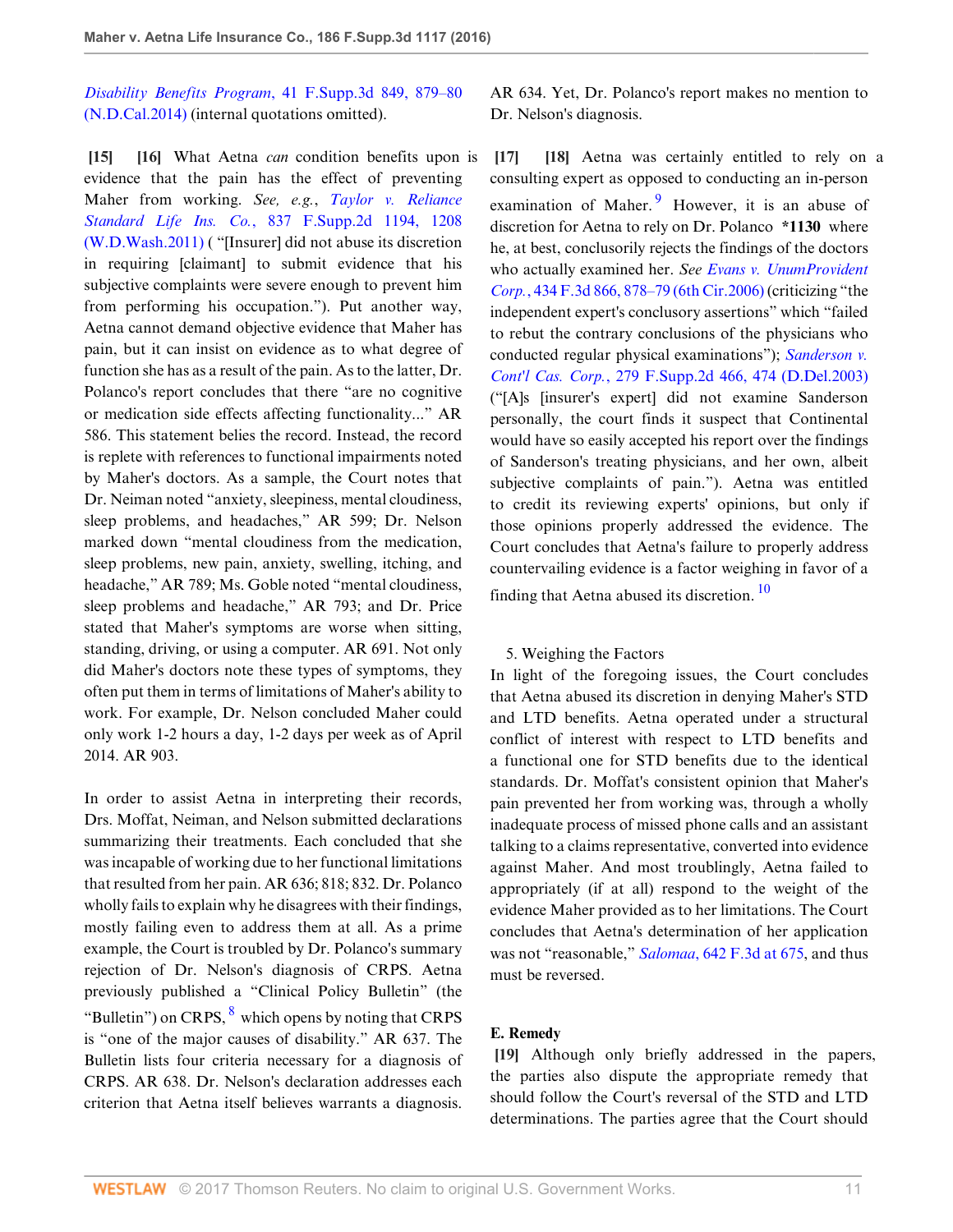order payment of STD benefits. However, Aetna argues that it must have an opportunity to analyze Maher's health as it stands currently in order to determine whether she warrants LTD benefits under the "own occupation" standard applicable to the first 30 months of disability. *See* AR 1147. The Court disagrees. The Ninth Circuit has explained that retroactive reinstatement of benefits is proper where an administrator applies the right standard but reaches the wrong conclusion. *[Grosz–Salomon v. Paul](http://www.westlaw.com/Link/Document/FullText?findType=Y&serNum=2001093471&pubNum=0000506&originatingDoc=I8d04fb601f1f11e6accba36daa2dab8f&refType=RP&fi=co_pp_sp_506_1163&originationContext=document&vr=3.0&rs=cblt1.0&transitionType=DocumentItem&contextData=(sc.UserEnteredCitation)#co_pp_sp_506_1163) Revere Life Ins. Co.*[, 237 F.3d 1154, 1163 \(9th Cir.2001\)](http://www.westlaw.com/Link/Document/FullText?findType=Y&serNum=2001093471&pubNum=0000506&originatingDoc=I8d04fb601f1f11e6accba36daa2dab8f&refType=RP&fi=co_pp_sp_506_1163&originationContext=document&vr=3.0&rs=cblt1.0&transitionType=DocumentItem&contextData=(sc.UserEnteredCitation)#co_pp_sp_506_1163) ("[A] plan administrator will not get a second bite at the apple when its first decision was simply contrary to the facts."). Because Maher has not applied for LTD benefits under the "any occupation" standard, the Court leaves that issue to Aetna, should it arise. *See [Rodden v.](http://www.westlaw.com/Link/Document/FullText?findType=Y&serNum=2017806222&pubNum=0004637&originatingDoc=I8d04fb601f1f11e6accba36daa2dab8f&refType=RP&fi=co_pp_sp_4637_1126&originationContext=document&vr=3.0&rs=cblt1.0&transitionType=DocumentItem&contextData=(sc.UserEnteredCitation)#co_pp_sp_4637_1126) Jefferson Pilot Fin. Ins. Co.*[, 591 F.Supp.2d 1113, 1126–](http://www.westlaw.com/Link/Document/FullText?findType=Y&serNum=2017806222&pubNum=0004637&originatingDoc=I8d04fb601f1f11e6accba36daa2dab8f&refType=RP&fi=co_pp_sp_4637_1126&originationContext=document&vr=3.0&rs=cblt1.0&transitionType=DocumentItem&contextData=(sc.UserEnteredCitation)#co_pp_sp_4637_1126) [27 \(N.D.Cal.2008\)](http://www.westlaw.com/Link/Document/FullText?findType=Y&serNum=2017806222&pubNum=0004637&originatingDoc=I8d04fb601f1f11e6accba36daa2dab8f&refType=RP&fi=co_pp_sp_4637_1126&originationContext=document&vr=3.0&rs=cblt1.0&transitionType=DocumentItem&contextData=(sc.UserEnteredCitation)#co_pp_sp_4637_1126) (reinstating for "regular occupation" benefits but remanding for "any occupation" benefits).

and DENIES defendants' Motion for Judgment Under [Rule 52,](http://www.westlaw.com/Link/Document/FullText?findType=L&pubNum=1000600&cite=USFRCPR52&originatingDoc=I8d04fb601f1f11e6accba36daa2dab8f&refType=LQ&originationContext=document&vr=3.0&rs=cblt1.0&transitionType=DocumentItem&contextData=(sc.UserEnteredCitation)) docket no. 16. Plaintiff was disabled within the meaning of the Plan and entitled to receive STD benefits from **\*1131** March 24, 2014, until July 28, 2014. She has been disabled under the Plan for purposes of LTD benefits and entitled to receive LTD benefits from July 29, 2014, through the date of judgment. Plaintiff is also entitled to recover prejudgment interest on unpaid interest. Any motion for attorneys' fees and costs pursuant to [29 U.S.C.](http://www.westlaw.com/Link/Document/FullText?findType=L&pubNum=1000546&cite=29USCAS1132&originatingDoc=I8d04fb601f1f11e6accba36daa2dab8f&refType=SP&originationContext=document&vr=3.0&rs=cblt1.0&transitionType=DocumentItem&contextData=(sc.UserEnteredCitation)#co_pp_4d690000c9482)  $§$  1132(g)(1) shall be filed no later than 14 days from the date of this Order and shall be noted in accordance with the Local Rule 7. Plaintiff is DIRECTED to submit a proposed form of judgment within 14 days from the date of this Order. Defendants shall file any objections to the proposed form of judgment within seven days of its submission.

# IT IS SO ORDERED.

# *Conclusion*

For the foregoing reasons, the Court GRANTS plaintiff's Motion for Judgment Under [Rule 52](http://www.westlaw.com/Link/Document/FullText?findType=L&pubNum=1000600&cite=USFRCPR52&originatingDoc=I8d04fb601f1f11e6accba36daa2dab8f&refType=LQ&originationContext=document&vr=3.0&rs=cblt1.0&transitionType=DocumentItem&contextData=(sc.UserEnteredCitation)), docket no. 13,

186 F.Supp.3d 1117

**All Citations**

# Footnotes

- <span id="page-11-0"></span>[1](#page-4-0) The parties elected to proceed pursuant to [Rule 52](http://www.westlaw.com/Link/Document/FullText?findType=L&pubNum=1000600&cite=USFRCPR52&originatingDoc=I8d04fb601f1f11e6accba36daa2dab8f&refType=LQ&originationContext=document&vr=3.0&rs=cblt1.0&transitionType=DocumentItem&contextData=(sc.UserEnteredCitation)). See, e.g., [Minton v. Deloitte and Touche USA LLP Plan](http://www.westlaw.com/Link/Document/FullText?findType=Y&serNum=2019091012&pubNum=0004637&originatingDoc=I8d04fb601f1f11e6accba36daa2dab8f&refType=RP&fi=co_pp_sp_4637_1218&originationContext=document&vr=3.0&rs=cblt1.0&transitionType=DocumentItem&contextData=(sc.UserEnteredCitation)#co_pp_sp_4637_1218), 631 [F.Supp.2d 1213, 1218 \(N.D.Cal.2009\)](http://www.westlaw.com/Link/Document/FullText?findType=Y&serNum=2019091012&pubNum=0004637&originatingDoc=I8d04fb601f1f11e6accba36daa2dab8f&refType=RP&fi=co_pp_sp_4637_1218&originationContext=document&vr=3.0&rs=cblt1.0&transitionType=DocumentItem&contextData=(sc.UserEnteredCitation)#co_pp_sp_4637_1218) ("Under [Rule 52,](http://www.westlaw.com/Link/Document/FullText?findType=L&pubNum=1000600&cite=USFRCPR52&originatingDoc=I8d04fb601f1f11e6accba36daa2dab8f&refType=LQ&originationContext=document&vr=3.0&rs=cblt1.0&transitionType=DocumentItem&contextData=(sc.UserEnteredCitation)) the court conducts what is essentially a bench trial on the record, evaluating the persuasiveness of conflicting testimony and deciding which is more likely true.") (citing [Kearney v. Standard](http://www.westlaw.com/Link/Document/FullText?findType=Y&serNum=1999110922&pubNum=0000506&originatingDoc=I8d04fb601f1f11e6accba36daa2dab8f&refType=RP&fi=co_pp_sp_506_1094&originationContext=document&vr=3.0&rs=cblt1.0&transitionType=DocumentItem&contextData=(sc.UserEnteredCitation)#co_pp_sp_506_1094) Ins. Co.[, 175 F.3d 1084, 1094–95 \(9th Cir.1999\)\)](http://www.westlaw.com/Link/Document/FullText?findType=Y&serNum=1999110922&pubNum=0000506&originatingDoc=I8d04fb601f1f11e6accba36daa2dab8f&refType=RP&fi=co_pp_sp_506_1094&originationContext=document&vr=3.0&rs=cblt1.0&transitionType=DocumentItem&contextData=(sc.UserEnteredCitation)#co_pp_sp_506_1094).
- <span id="page-11-1"></span>[2](#page-5-0) "Allodynia refers to hypersensitivity, or pain due to stimulus that would not normally be painful. [Aguirre–Millhouse v.](http://www.westlaw.com/Link/Document/FullText?findType=Y&serNum=2036470999&pubNum=0000999&originatingDoc=I8d04fb601f1f11e6accba36daa2dab8f&refType=RP&originationContext=document&vr=3.0&rs=cblt1.0&transitionType=DocumentItem&contextData=(sc.UserEnteredCitation)) Colvin[, 2015 WL 3757423, \\*4 n. 4 \(N.D.Ill. June 15, 2015\).](http://www.westlaw.com/Link/Document/FullText?findType=Y&serNum=2036470999&pubNum=0000999&originatingDoc=I8d04fb601f1f11e6accba36daa2dab8f&refType=RP&originationContext=document&vr=3.0&rs=cblt1.0&transitionType=DocumentItem&contextData=(sc.UserEnteredCitation))
- <span id="page-11-2"></span>[3](#page-5-1) Rheumatology deals with chronic, intermittent pain affecting joints and connective tissue.
- <span id="page-11-3"></span>[4](#page-5-2) Whether Dr. Moffat actually agreed is a matter of dispute which is discussed infra.
- <span id="page-11-4"></span>[5](#page-7-5) The Court declines to address whether [WAC 284–96–012](http://www.westlaw.com/Link/Document/FullText?findType=L&pubNum=1003807&cite=WAADC284-96-012&originatingDoc=I8d04fb601f1f11e6accba36daa2dab8f&refType=LQ&originationContext=document&vr=3.0&rs=cblt1.0&transitionType=DocumentItem&contextData=(sc.UserEnteredCitation)) would invalidate self-funded disability programs like that of Boeing's STD.
- <span id="page-11-5"></span>[6](#page-9-4) To the extent Maher's real challenge is to the adequacy of the reasoning of the termination, rather than the termination per se, the Court addresses that issue infra.
- <span id="page-11-6"></span>[7](#page-9-5) The normal rule in ERISA appeals is that the Court can consider only evidence that was before the administrator. However, because Aetna's reliance on the statement by Dr. Moffat's assistant took place for the first time in the final administrative decision, Maher is entitled to respond in this forum. [Gabriel v. Alaska Elec. Pension Fund](http://www.westlaw.com/Link/Document/FullText?findType=Y&serNum=2035059553&pubNum=0000506&originatingDoc=I8d04fb601f1f11e6accba36daa2dab8f&refType=RP&fi=co_pp_sp_506_964&originationContext=document&vr=3.0&rs=cblt1.0&transitionType=DocumentItem&contextData=(sc.UserEnteredCitation)#co_pp_sp_506_964), 773 F.3d 945, 964 (9th Cir.2014) ("Where the administrator's final denial contains a new rationale for denying a claim, the participant may present evidence on that point to the district court, which must consider it."). Thus, defendants' motion to strike, docket no. 23, is DENIED.
- <span id="page-11-7"></span>[8](#page-10-5) The Bulletin uses the alternative name of "Reflex Sympathetic Dystrophy." AR 637.
- <span id="page-11-8"></span>[9](#page-10-6) Although Aetna may elect to proceed without an in-person examination of an applicant, in certain circumstances it raises "questions about the thoroughness and accuracy of the benefits determination." [Montour v. Hartford Life & Accident Ins.](http://www.westlaw.com/Link/Document/FullText?findType=Y&serNum=2020444293&pubNum=0000506&originatingDoc=I8d04fb601f1f11e6accba36daa2dab8f&refType=RP&fi=co_pp_sp_506_634&originationContext=document&vr=3.0&rs=cblt1.0&transitionType=DocumentItem&contextData=(sc.UserEnteredCitation)#co_pp_sp_506_634) Co.[, 588 F.3d 623, 634 \(9th Cir.2009\)](http://www.westlaw.com/Link/Document/FullText?findType=Y&serNum=2020444293&pubNum=0000506&originatingDoc=I8d04fb601f1f11e6accba36daa2dab8f&refType=RP&fi=co_pp_sp_506_634&originationContext=document&vr=3.0&rs=cblt1.0&transitionType=DocumentItem&contextData=(sc.UserEnteredCitation)#co_pp_sp_506_634) (quoting [Bennett v. Kemper Nat'l Servs., Inc.](http://www.westlaw.com/Link/Document/FullText?findType=Y&serNum=2014822582&pubNum=0000506&originatingDoc=I8d04fb601f1f11e6accba36daa2dab8f&refType=RP&fi=co_pp_sp_506_554&originationContext=document&vr=3.0&rs=cblt1.0&transitionType=DocumentItem&contextData=(sc.UserEnteredCitation)#co_pp_sp_506_554), 514 F.3d 547, 554 (6th Cir.2008)).
- <span id="page-11-9"></span>[10](#page-10-7) The Court assigns no error to Aetna's reliance on Dr. Mendelssohn. Maher has only argued that in other cases courts have taken issue with Dr. Mendelssohn's analysis, but she has not argued that Dr. Mendelssohn's review in this case was flawed.